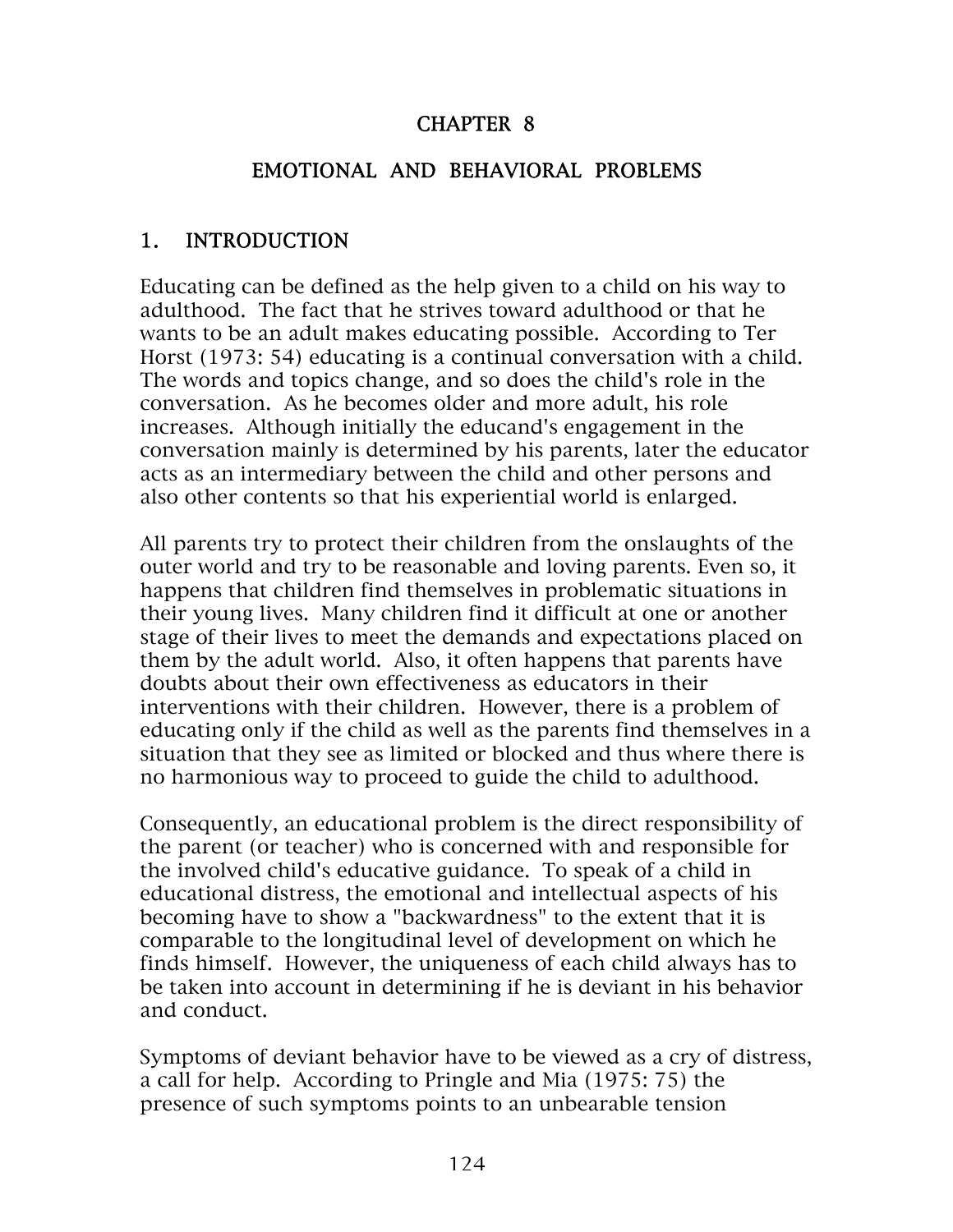between the child and his world. They indicate that withdrawal is a more justifiable response to a degree of urgency than is aggression. According to them, aggression should be attended to quickly because it interferes with the authority of the adults. It is the task of the educational psychologist to determine if particular symptoms manifested by a child indeed are an indication of deviant behavior and thus of a disharmonious dynamics of educating and if they are not perhaps acceptable conduct of a specific child in his own unique educational situation.

The following are matters that the educational psychologist has to take into consideration in determining the authenticity of the symptoms described by the parents (i.e., to determine if there is a gap between the achieved and the achievable levels of becoming):

\* The longitudinal phase in which a child finds himself: The educational psychologist has to be conversant with the various ways of behaving that can be viewed as "normal" for a child of a particular age. Thus, for example, it is expected that a 2 to 3 year old child often will wake up at night but the same behavior from an 11 to 12 year old child can lead to a suspecion that there is an underlying problem.

\* The intellectual potential of a child is extremely important when it has to be determined if his particular way of behaving is deviant or not. It can be expected that the behavior of a child of above average intelligence will correspond to that of an older child and vice versa. In this respect, it would not seem abnormal if a highly gifted child of 9 years chooses to be involved with his computing or books rather than playing ball with his friends.

\* The duration of a symptom can be a determining aspect in deciding the authenticity of the symptom. Many children manifest specific "symptoms" at various stages of their lives but their duration is of such a short time that they are not an indication of deviant behavior or a restrained becoming. For a symptom to qualify as an authentic one it is necessary that it be present for a long time and that it will restrain the child in the normal course of his becoming.

"Some behavior is considered deviant because it occurs too often, other behavior because it occurs too rarely. One can thus speak of excess and deficient behavior, but the various categories of childhood disorders often contain both kinds of behavior" (Kazdin et al.[in English], 1980: 394).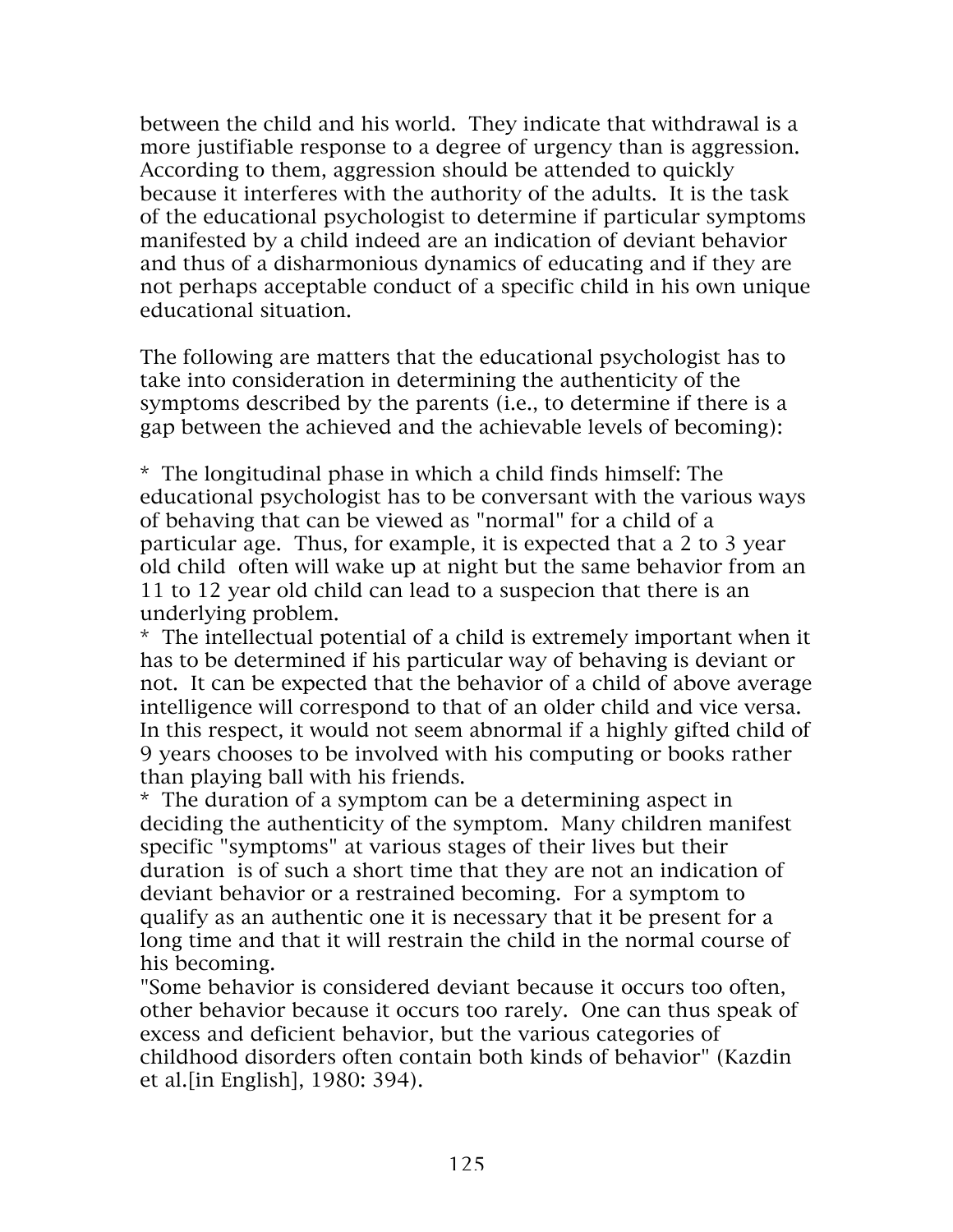If a 6 year old boy wets his bed for a period of 2 to 3 weeks after his parents divorce, this will not be viewed as a deviancy. However, if this behavior lasts for a few months or even a year there can be mention of deviant behavior.

\* The cultural and social position of the family and the educational aims entertained by the parents are very important in evaluating symptoms. Behavior that is viewed as acceptable and "normal" within a particular community might be viewed as an indication of behavioral deviancy in another cultural context.

\* The uniqueness of each child and the particular educative situation he is in always have to be taken into account in evaluating his symptoms as deviant behavior or not. Thus, the arithmetic proficiency of a 6 year old from a family where everyone is interested in arithmetic and where there is a mathematician in the house cannot be compared with that of a boy of the same age who has not yet dealt with arithmetic.

"The emotional and behavioral disorders of childhood differ in many significant ways from the adult disorders, and the younger the child, the more marked are the differences" (Berg and Pennington [in English], 1966: 197).

To a large degree an adult can verbalize his emotions and talk about his problems while a child hardly ever seek help for his own problems. The adults who are responsible for educating a child (parents, teachers) usually take the initiative to seek help for him. In some cases a child might not even be aware of a problem and might not want to admit there is one. Child problems often are hidden and are only symptoms such as , e.g., disobedience serving as indication that there is an underlying problem. The symptoms as manifested in a child's behavior can be a matter behind which the real problems are hidden.

In Chapter 7 it was indicated that in most cases of deviant behaviors in children there is a connection between a child's meanings, as manifested in his behavior, and the relationship that exists between the various family members and especially between the child and his parents; however, the role played by genetic and congenital factors as well as physical injuries cannot be ignored in a child's deviant behavior and emotional problems. Emotional stability in individuals in particular cases is genetically determined (Van den Berg, 1967) and these genetic factors as underlying various types of behavioral deviation should not be overlooked. According to Johnson and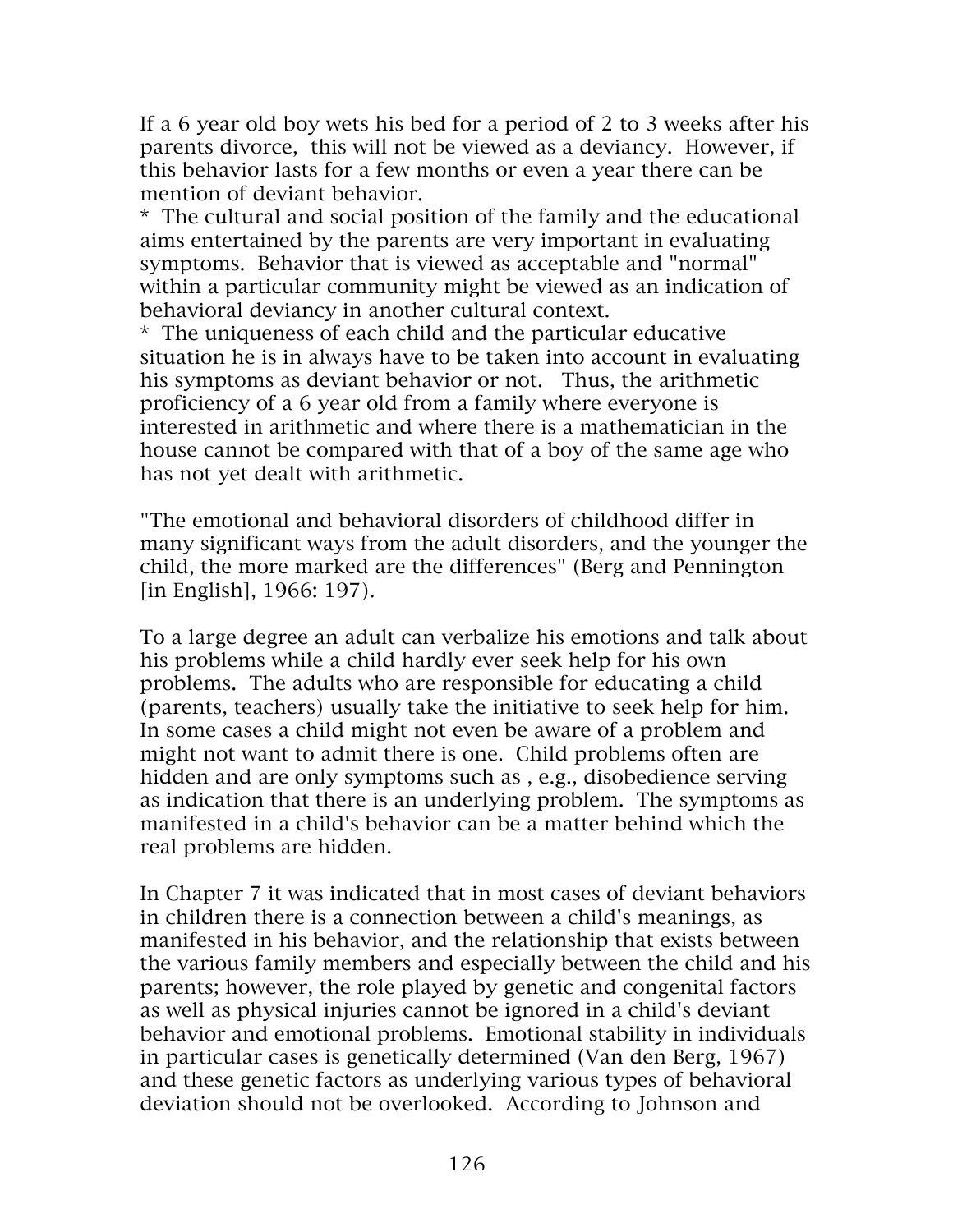Medinnus (1969: 619), the role of heredity can be shown in many cases of schizophrenia. These authors refer to the research on innate factors in children and find that malnutrition and particular complications during pregnancy often lead to hyperactivity, confusion and disorientation (Johnson and Medinnus, 1969: 620). Kawi and Pasamanick (1959) have found that brain injury in the uterus or during or after birth not only result in mental retardation but also in deviant behavior. "Since brain injury results not only from tumours but also from diseases, such as encephalitis and meningitis, and from physical damage, it is a factor of relevance in the study of behavioral problems" (Johnson and Medinnus [in English], 1969: 621).

Johnson and Medinnus, 1969: 621), however, indicate that most children at one or another time have a decrease or an increase in the course of their development and that parents easily can excuse their child's comportment by placing the blame on physical factors and in doing so negate their own unique role in terms of the activities of educating him. Data from the above and other research indicate that physical factors, irrespective of whether they are congenital, innate or arise post-natally, can influence a child's behavior. Therefore, it is extremely important to thoroughly check the status of a child's health during a diagnostic investigation and the child, if necessary, be referred for additional medical study.

#### 2. NEUROSES

#### 2.1 Introduction

Neurotic states in children differ from those of adults in so far as children are not always aware that they have a problem or that they do not have the necessary expressive language ability to verbalize their problems. Now the question is when should a child's comportment and behavior be viewed as neurotic.

All children at times are afraid or even anxious but usually the behavior is short lived. If the behavior persists in spite of attempts to help him overcome the anxiety or if he reaches an age where his behavior no longer is appropriate for his age group, it usually is necessary to get professional help. Sometimes children are not aware that their experiences are different from those of other children and thus are not aware that they have a problem. Sarafino and Armstrong [in English] (1980: 428) view neurosis as "a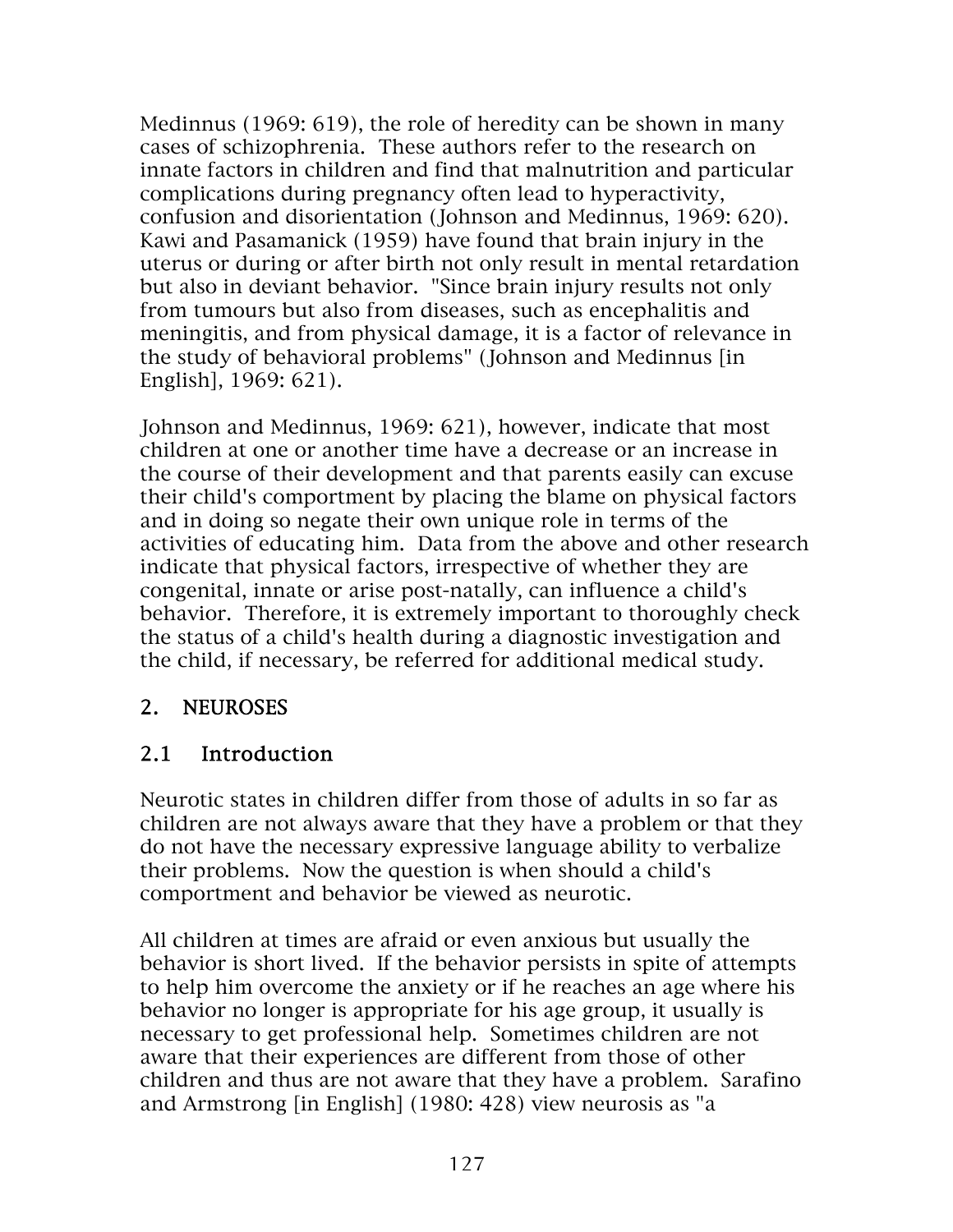psychological impairment that involves maladaptive ways of coping with anxiety, fear or stress". According to him children's neurotic behaviors stem from the fact that the situations they find themselves in somehow are troublesome. These children usually are unhappy, anxious and reserved (Baker, 1979: 36; Suran and Rizzo, 1983: 438).

In the following section, different ways child neuroses manifest themselves are discussed.

### 2.2 Depression

In spite of the fact that the diagnosis of child depression is a point of contention with psychologists, generally it is accepted that depression in children is a serious behavioral deviancy with farreaching consequences. Typical forms of child depression include the following: poor appetite, disturbed sleep, lack of energy, lack of interest, inappropriate feelings of guilt, slower thinking, heightened or reduced psycho-motor activities, thoughts of death or suicide, negative self-image, being sad or feeling helpless, withdrawing, inclined to cry, avoidance of eye contact, poor achievement in school, anxiety, tiredness, bed-wetting, behavioral problems, discontentment and irritability as well as loss of weight.

Various researchers, among whom are McConville (Ollendich and Hersen, 1983: 294) and Verville (1967: 384), have found a correlation between the characteristics of child depression and developmental phases. It was found that children between the age of 6 and 8 years who are depressed have feelings of helplessness, sadness and even hopelessness and are more inclined to withdraw than 8 to 10 year olds. In this latter group the following symptoms were found: lowered self image, feelings that they are of no value and feeling that things always will be bad for them and that they will fail at all tasks. The group of children 10 years and older showed the following characteristics: excessive feelings of guilt, passivity and also active feelings about suicide, they had a longing for someone they knew long ago and who no longer is available, extensive feelings of disappointment and sadness about a specific occurrence or incident that had happened long ago. These children then used these incidents as the reason for their depression. Children in this age group also often complained of fatigue and pain.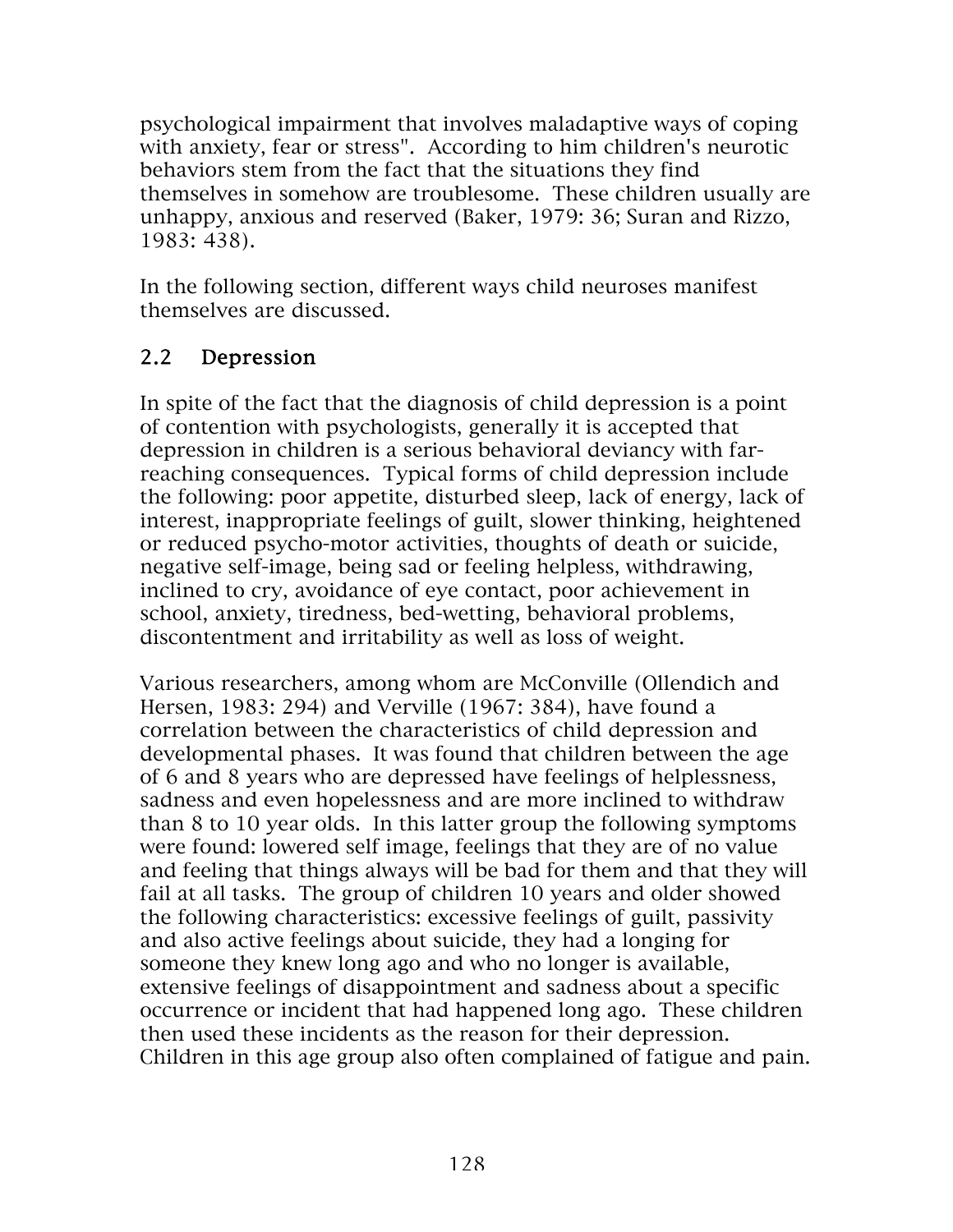Glasser (1967) uses the term "masked" depression. Such children show symptoms such as truancy, temper tantrums, disobedience; they run away from home and also show psychoneurotic symptoms such as school phobia and underachievement in school. Psychophysical reactions such as headaches, stomach aches and nausea can appear.

Cytryn and McKnew (1977) discuss masked depression and add the symptom of hyperactive behavior. These authors also discuss two other categories of child depression. The first is active depressive reactions where the depression is preceded by an identifiable causative incident. The second is chronic depressive reactions. With these children the depressive pattern of behavior becomes gradually perceptible. These children also have a history of various estrangements from and losses of loved persons.

The causative factors for child depression, in most cases, are not easily identifiable. It appears that family climate plays an important role in the causative factors of depression in children. Thus, it is necessary to investigate which disharmonious educative relationships might exist between the child and his parents and to determine which essentials of educating are actualized inadequately. Educative activities that especially are encountered in child depression are those activities that as a consequence of their inadequate realization lead to feelings of helplessness, rejection, failure and also of not satisfying the demands laid down by his parents.

Other factors that can lead to depression in children are disharmony between parents, in other words, marital tensions, physical illness or the death of a family member and a poor self-image of the child. In its turn, such a poor self-image of the child influences the adultchild relationship. The role of genetic factors in depression cannot be overlooked; however, much research still needs to be done in this regard.

#### 2.3 Anxiety

Anxiety arises in a child without there being a particular cause. Often a child interprets anxiety as if it is something in himself and doesn't look for a cause in his environment (Baker, 1979: 68; Cullinan et al., 1983: 143). Children with anxiety often appear as ashamed, timid, over-dependent and over-sensitive. Sleep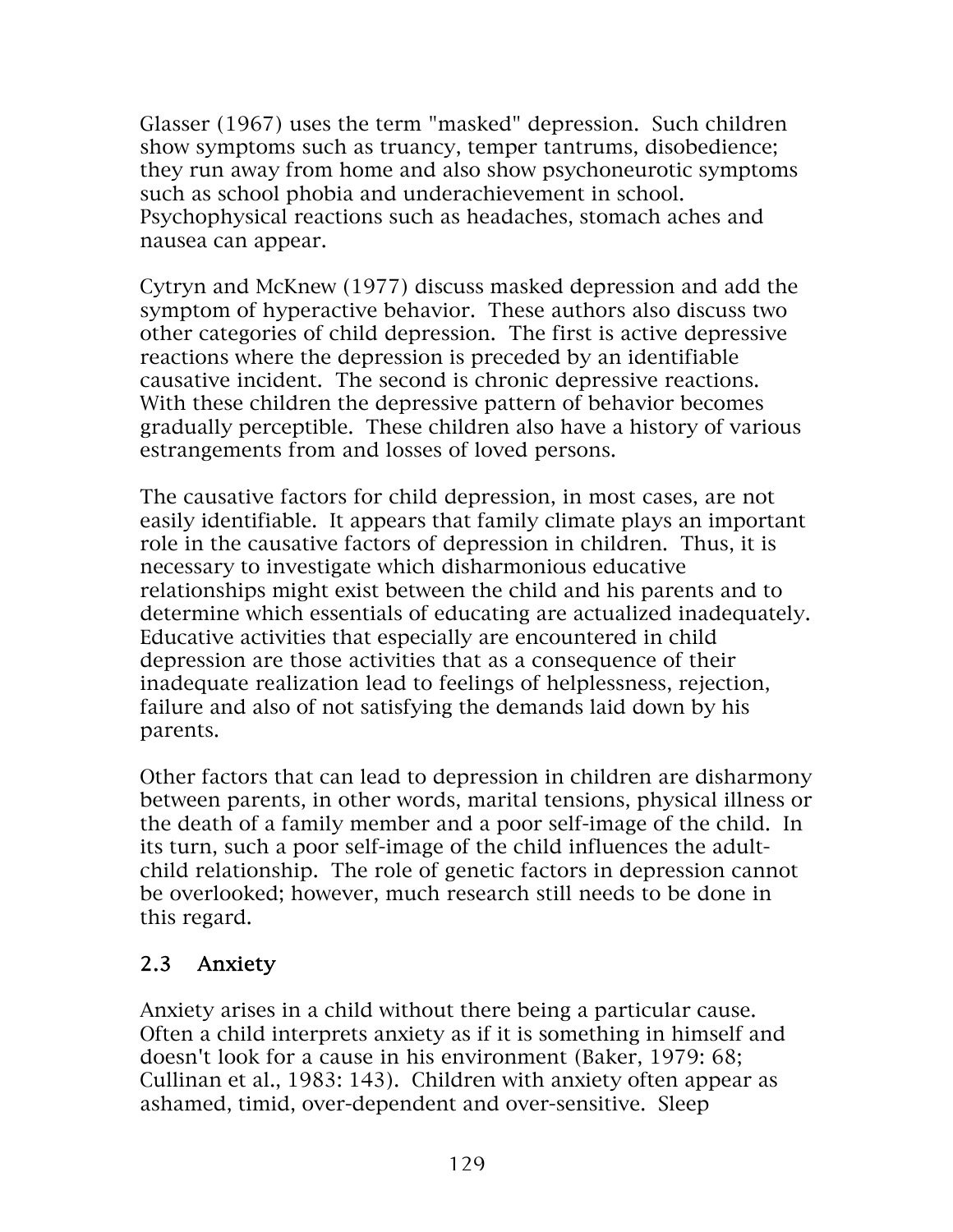disturbances can arise and they see themselves as inadequate. The degree of sleep disturbances might differ, e.g., difficulty falling asleep, dreams, nightmares of often waking up during the night. They do not make friends easily and are not very self-aware. These children often are emotionally immature for their age and appear to be submissive, easily discouraged and cry very readily.

Psychosomatic forms of anxiety include the following (Baker, 1979: 67): poor appetite, melancholy, stomach aches, diarrhea, disturbed sleep, poor concentration and restlessness. Little children who are anxious often hold their breath for a definite time. According to Despert (1965: 164) eczema in small little children also often can be attributed to emotional problems such as anxiety.

It seems that anxiety underlies feelings of uncertainty and helplessness. The adequate realization of the essences of educating, especially those connected with trust and authority, is necessary to eliminate or neutralize these feelings of uncertainty which can lead to anxiety.

#### 2.4 Fears

Children generally have fears. Fear is connected with a person's behaviors in a specific situation. Most children show a fear of something at one or another time in their lives (Schwartz and Johnson, 1981: 78).

Fears can take various forms but some actually are universal, instinctive and innate such as a fear of loud noises, unexpected movements, the dark and being dropped. It seems that some fears are culture-bound, e.g., the fear of spiders and snakes (Ollendich and Hersen, 1983: 287).

General fears that most children have at one time or another are fears such as separation, getting hurt, the toilet, imaginary creatures, thieves, dogs and other animals, to be alone, communicating, elevators, drowning and fire. As children become older their fears are transferred to the school and school situations as well as to social events (Ollendich and Hersen, 1983: 278; Schwartz and Johnson, 1981: 79).

Research has shown that fears of children under 8 years are bound more to the concrete, e.g., fear of objects, animals and situations in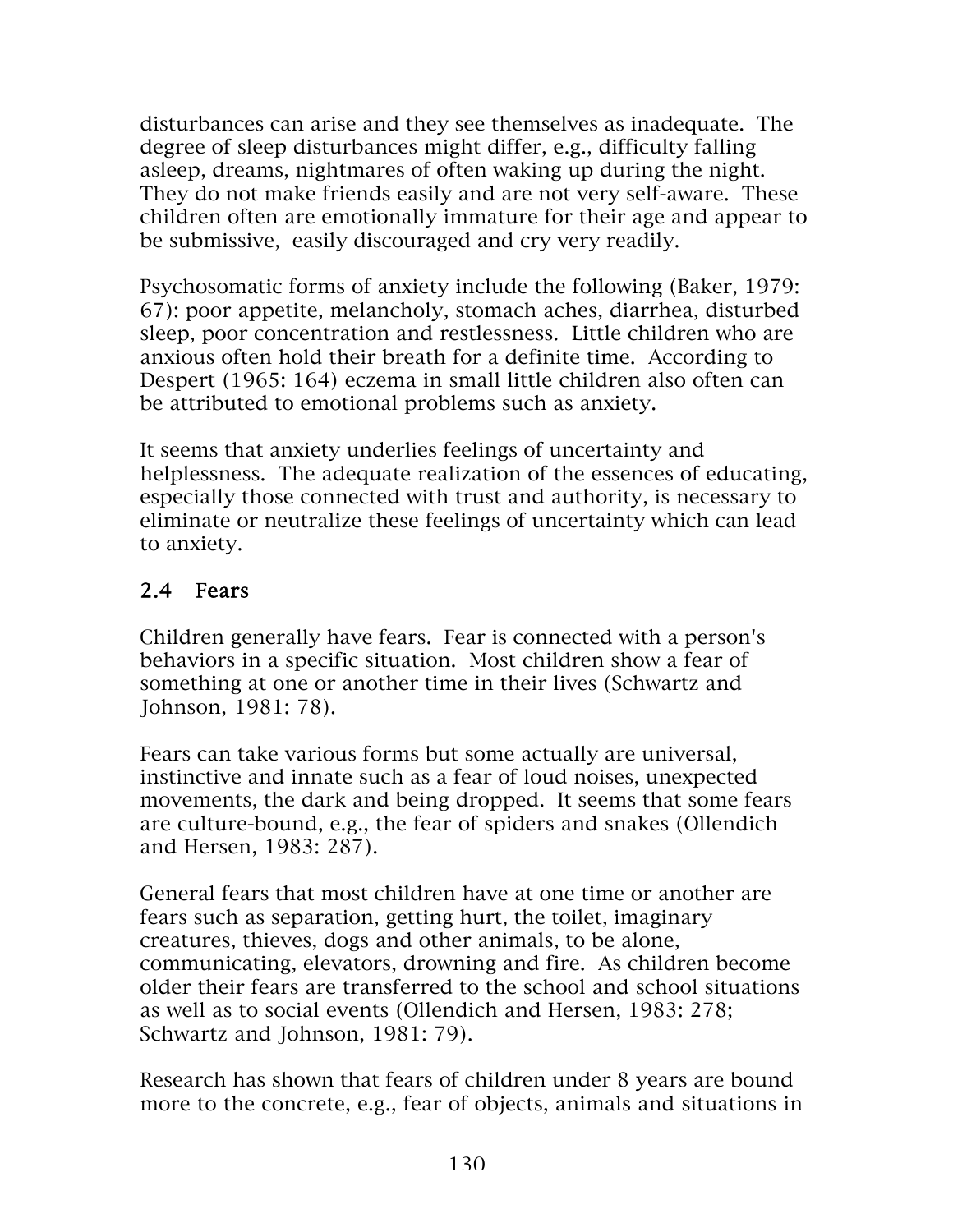which they can hurt themselves such as an automobile accident, falling out of a tree, etc. A possible explanation for this is that parents continually warn their children about such "dangers" and in doing so they inculcate these fears in them. It has been found that as a child grows older and can identify dangerous situations himself, in many cases the fears disappear.

In the age group 5 to 12 many of the children's fears are imaginary such as the fear of imaginary creatures like witches and dinosaurs and also for many improbable situations such as the end of the world will come (Meyer and Salmon, 1984: 325).

Research indicates that girls have more fears than boys (Sarafino and Armstrong, 1980: 430). The reason for this is probably found in our cultural view of the behavior of boys and girls. Boys are encouraged to not be afraid, to be a "man", while girls are readily comforted and protected.

# 2.5 Phobias

# 2.5.1 Introduction

A phobia is a fear reaction that is out of proportion to the situation. It cannot be consciously managed or reasoned about. It puts a limitation on a person's lifestyle (Cullinan et al., 1983: 143; Ollendrich, 1983: 277). Phobias are characterized by their persistence. Although school phobia is the most discussed regarding children, often they also have phobias regarding dentists and doctors. Other things that can lead to a phobia are, e.g., busses, dogs, cats, heights, closed areas, stores, a crowd of people and insects (Baker, 1979: 68). Schwartz and Johnson (1981: 201) discuss a study of children with phobias that found that they are much more anxious and show a greater inability to learn than children without any phobias.

# 2.5.2 School phobia

School phobia has to be distinguished from truancy. If a child is a truant he stays away from school and participates in other activities during school time. Usually his parents are not aware that their child is not at school. In the case of school phobia the child stays home with his parents' knowledge. School phobia and separation anxiety often go hand in hand because in most cases the child is not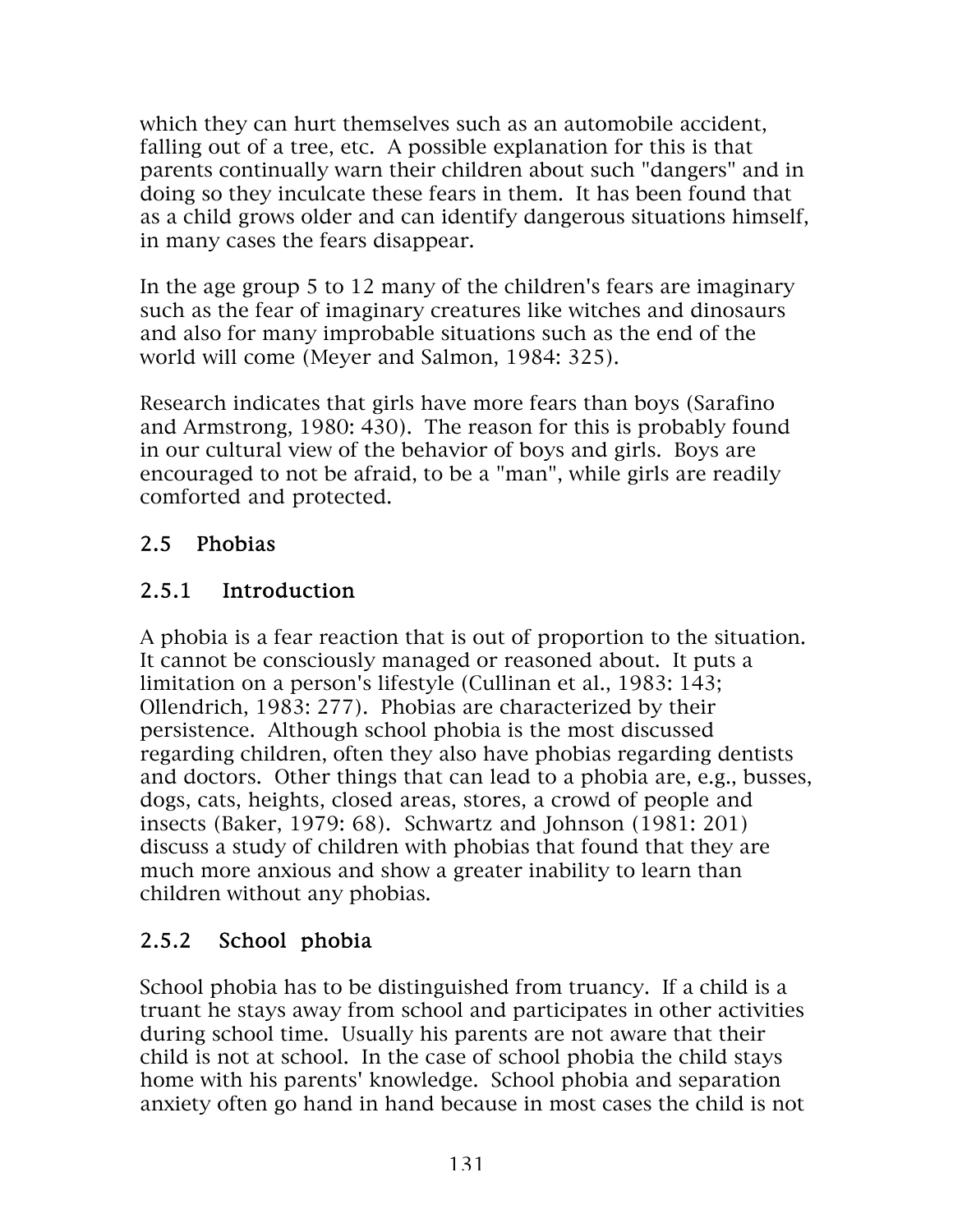afraid of school but of being separated from one or both of his parents. "These children are preoccupied with morbid fears of what will happen to their parents or themselves if they leave home. Although the fears may be rather specific, sometimes they are simply ill-defined thoughts about death and other real and unreal dangers" (Sarason and Sarason [in English], 1984: 393).

Children with school phobia often show psychosomatic symptoms such as stomach problems, nausea and headaches. According to Ross (1980) it is not unusual for these children to have fears such as of the dark or being left alone.

Kennedy (1965) distinguishes between two types of school phobia, namely, type I which is characterized by an acute attack during the beginning of teaching and usually on a Monday morning after an authorized absence from school for a short time, and type II where the onset has occurred gradually. Type II children usually are older than those of type I and the problem can crop up any day of the week. Kennedy further found that in the first case (type I) the parents of such a child communicate well with each other and they take responsibility in the home. The problem seems to be elicited by recent stressful events. In the case of type II, the parents have psychological and behavioral problems and the communication between them is not as desired. Also, in the case of type II it is difficult to identify particular events that are stressful and that have given rise to the problem. He also found that the prognosis for type I is very good.

Since school phobia and separation anxiety are so closely related, the family interactions the child participates in are very important for treating the problem. The disharmonious relationships that exist between the parents and their child have to be repaired and in doing so put the child in a position to proceed again with his usual school activities.

Bowlby (1973) distinguishes four main patterns of family interaction that can have school phobia as a consequence:

\* either the mother or the father are very anxious persons and keep their child home as a companion;

\* the child fears that if he goes to school something serious will happen to one or both of his parents;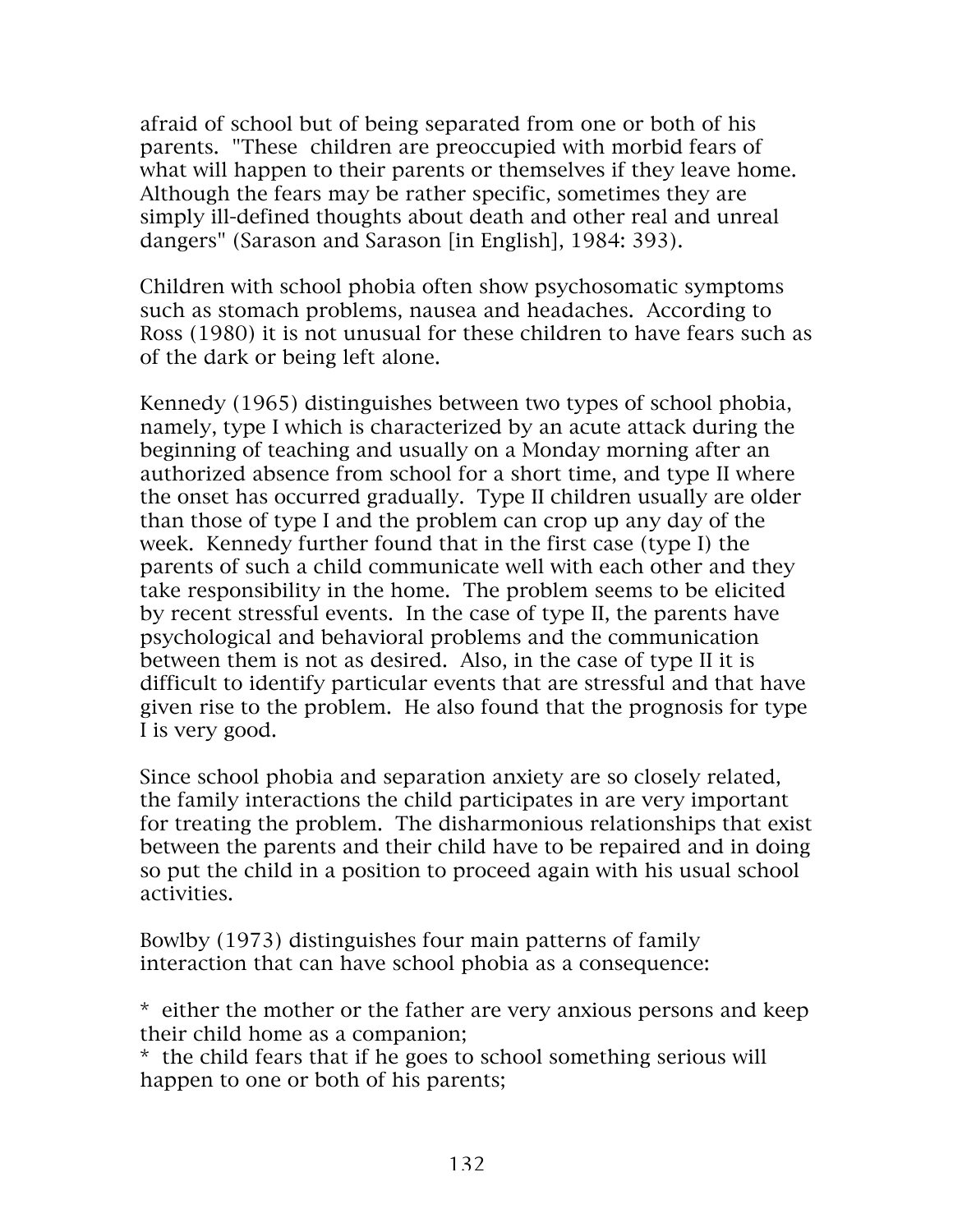\* the child believes that if he leaves his parents' house something terrible will happen to him; and

\* the mother or father believes that something terrible will happen to their child if he leaves the house.

In dealing with school phobia, immediate action is necessary and, indeed, for the following two reasons:

First, additional problems arise at school to the extent that he falls behind with his school work and also if he looses his school friends. Second, the medical and parental attention he enjoys serve to reinforce his behavior and this makes it enjoyable for him to stay home.

### 3. AGGRESSIVE BEHAVIOR

There is mention of ambiguity in defining aggression. In some cases aggressive behavior such as self-validating behavior and where a child stands up for his own rights is encouraged, but children who show aggressive behaviors such as fighting, threatening, outbursts of rage, disobedience, destructive activities, impudence, the tendency to pester others, the tendency to do what is contrary to what is expected, disrespectful use of language, beating, biting, scratching and kicking, and the tendency to throw objects at others are disapproved and such aggressive behavior is viewed as deviant.

In defining aggressive behavior the social and cultural quality of society has to be taken into account. Within Western culture sextyped behavior already is introduced into children's play by preschool age. "... the boy who is afraid to aggress against his peers may be establishing the 'mama's boy' behavior patterns seen in later years as well as paternal rejection as a 'sissy'" (Berg and Pennington [in English], 1966: 203).

It is important that children learn to deal with their aggression and how to give expression to it in socially acceptable ways because most children show aggressive behavior at one time or another in their lives.

If it has to be determined whether a child's behavior is aggressive, factors such as the following have to be considered: his purpose in behaving this way; the effect of his behavior on the victim and the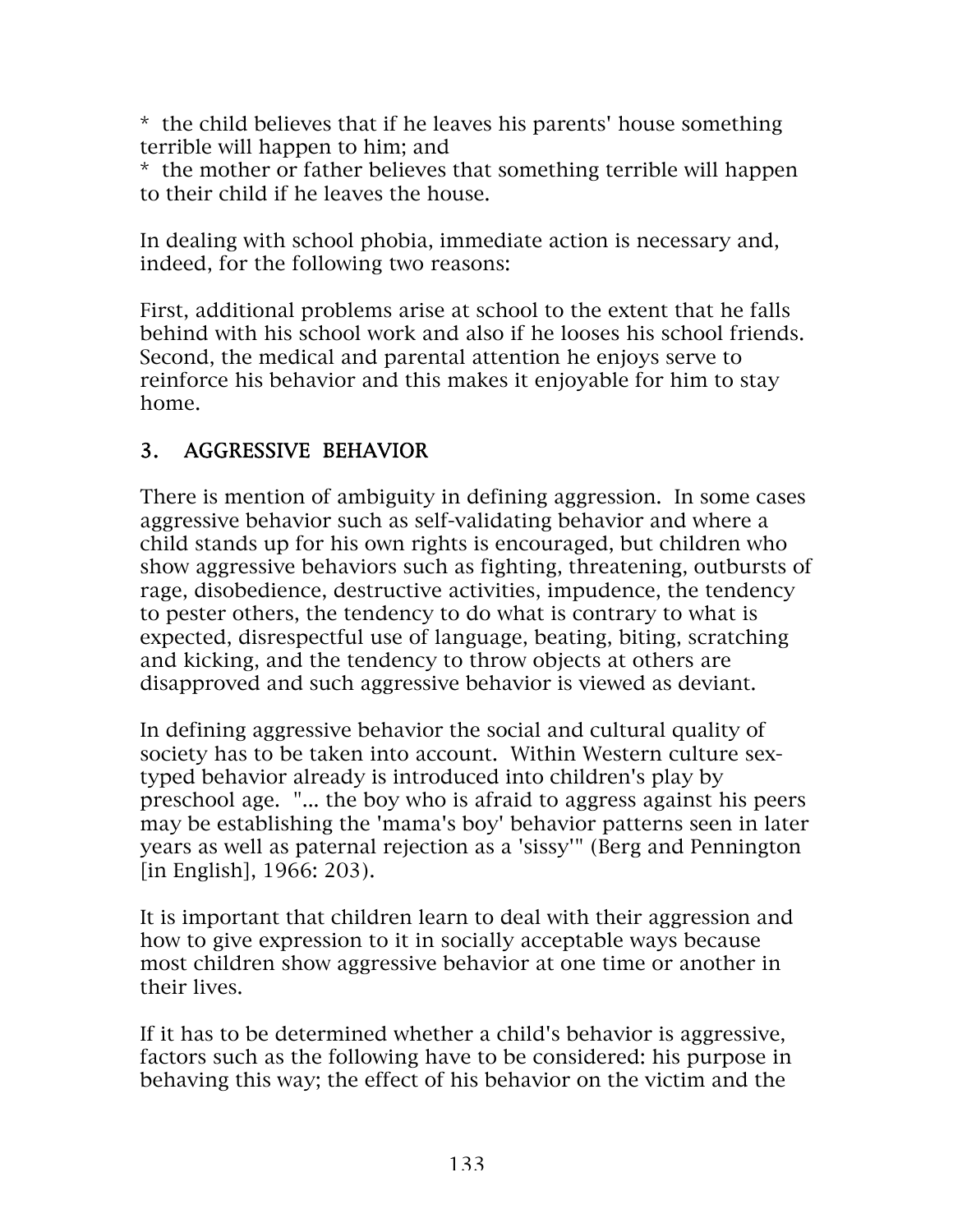quality of the aggressor's character; the victim and the person judging the behavior (Cullinan et al., 1983: 135).

In most cases, the originating factors for aggressive behavior in children can be found in the interaction among family members. The importance of the example that the adult members of the family present cannot be over emphasized. An aggressive and demanding father prepares the way for his son to become similar and to be described as an aggressive child.

### 4. SOCIAL WITHDRAWAL

These children often appear to be moody and self-conscious and do not communicate easily. They also are listless and apathetic and often engage in daydreaming and unrealistic fantasies. Because these children are so turned into themselves they gradually show a handicap with regard to their peer group at social events. "In the withdrawal disturbance ... children apparently attempt to minimize their anxiety by turning inward -- in effect detaching themselves from a seemingly dangerous world" (Coleman et al. [in English], 1980: 500).

In many cases the withdrawal clearly emerges within the first 2 or 3 weeks that a child attends preschool or elementary school. Thus it is important that an anxious and shy child enjoys attention during this period of time. Just as in the case with aggressive behavior, withdrawal ought to be viewed as an important indication that a child has emotional, social and intellectual needs that are not fulfilled (Pringle and Mia, 1975: 76).

According to Greenwood (Cullinan et al., 1983: 145) two variations of withdrawal arise, namely, non-interaction and rejection. According to this report it seems that these children also have very few well-developed social interaction skills at their disposal. They have never learned how to initiate an interaction or how to maintain one. They often appear as if they are daydreaming and give the impression that they choose to play alone. It seems that some children even are afraid of social groups. Children who are classified under the rejecting group initiate contact well but in a way that apparently repels other children. These children are annoying, will always give orders and often are jealous. These aggressive and inappropriate behaviors lead the other children to avoid them or exclude them from their activities.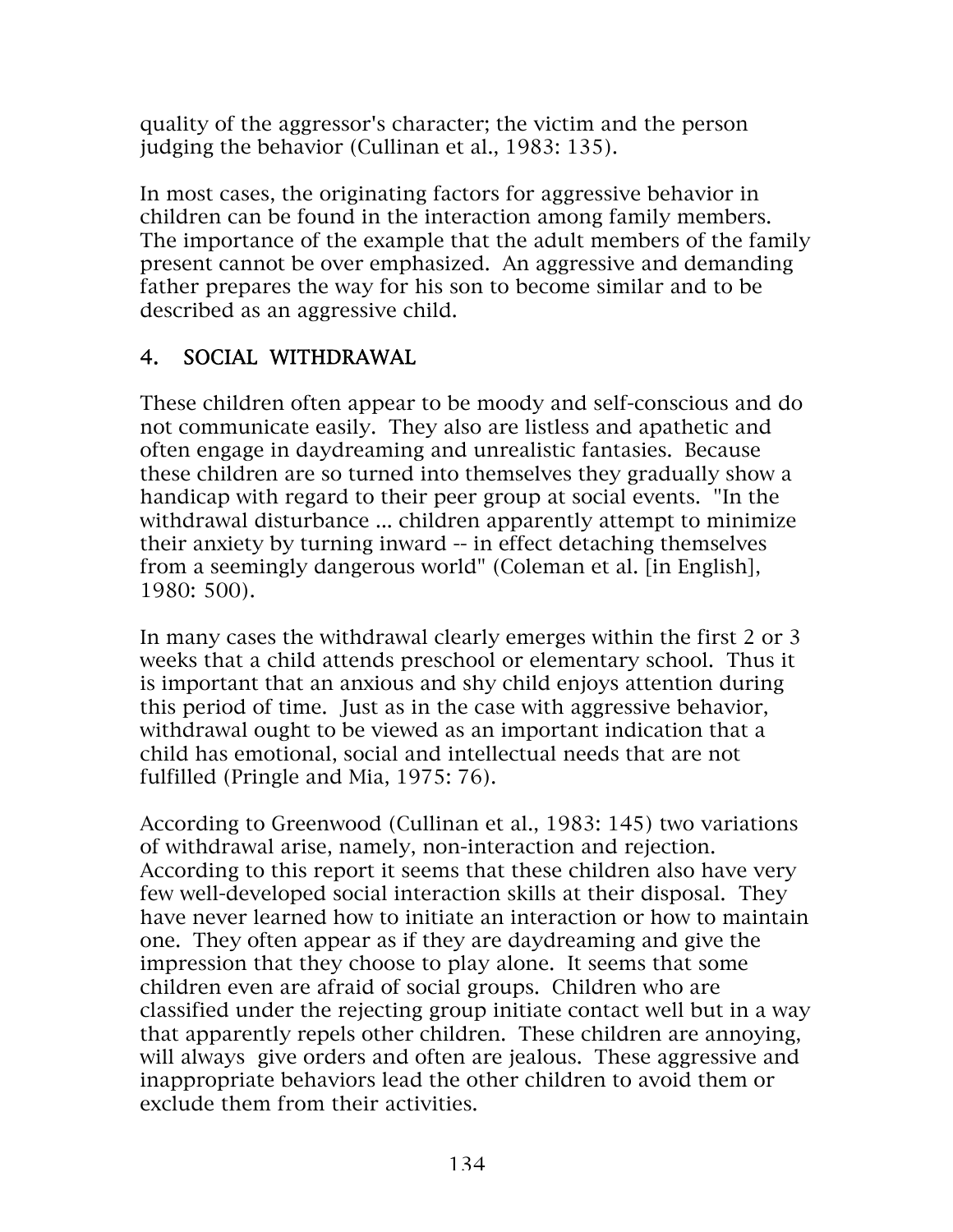In trying to determine the reasons for this behavior it is necessary to investigate the primary educative situation, the family. The interaction among family members and especially the interaction among the parents and the child are extremely important here. It might seem that because of a lack of support by his parents in their educating him a child turns to his own inner world.

The example the parents provide on social occasions must not be underestimated. The anxious, over-protective parent inhibits a child in his social development and does not allow him to practice his social skills. Inherited characteristics such as over-sensitivity, unusual musical talent, etc. can play a role and allow a child to appear as withdrawn.

### 5. ELECTIVE MUTISM

Elective mutism is closely related to the problem of withdrawal. In the "Diagnostic and Statistical Manual of Mental Disorders" (DSM III) a child with elective mutism is described a someone who continually avoids talking in practically every social situation in spite of having speech at his disposal and understanding the spoken language. The lack of speaking also must not be attributable to other psychological or physical defects. In addition, the speech at his disposal must be appropriate for his age. The following characteristic symptoms for this disturbed behavior are listed in the DSM III (1979); excessive shyness, social isolation and withdrawal, school refusal, oppositional behavior and the ability to communicate in non-verbal ways by nodding and shaking his head and sometimes using a few words in a monotone.

Usually these cases are first brought to the attention of professional personnel at school going age even though the deviancy started at an earlier age (Ollendich and Hersen, 1983: 243).

According to Reed (Baker, 1979: 139) there are two types of elective mutism. The first he describes as being hyper-relaxed and very negativistic and immobile. The second type shows much tension and anxiety. Reed indicates that children who show the first type are manipulative and use their mutism as a way of attracting attention or eluding assignments. The children who show the second type of elective mutism he views as children with phobias and who use the behavior to try to get rid of fears.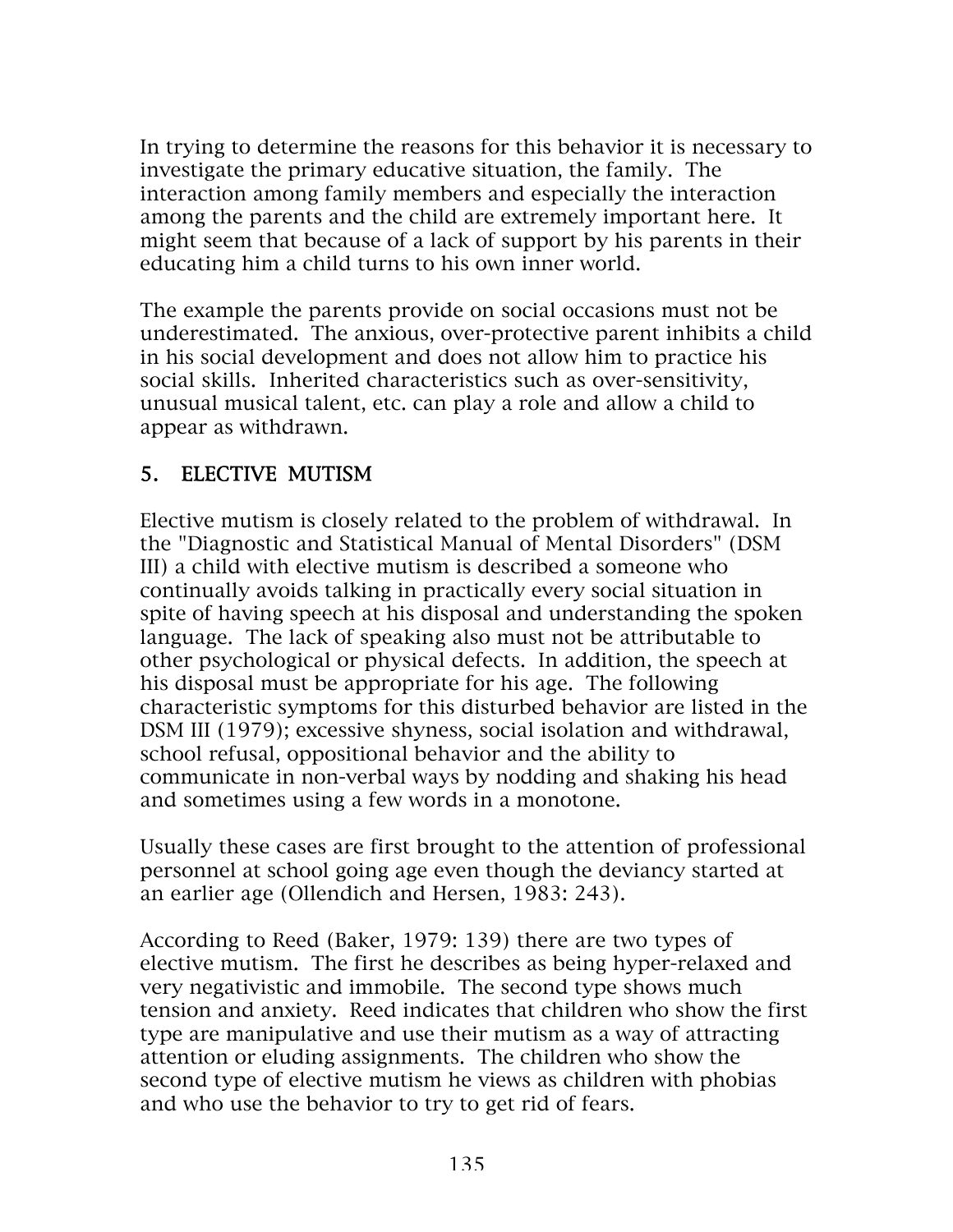There appear to by a variety of opinions regarding the origin of elective mutism. The most general view is that a child who manifests the symptom manipulates specific family members in this way. By this behavior he maintains his status quo in the family and derives security from this (Child Care Quarterly, 1978: 224; American Journal of Psychoanalysis, Vol. 39, 1979).

Regarding the origin of elective mutism there still is a great deal of obscurity. An extraordinarily close bonding with the mother has been called a possible cause. Related to this is an over-dependency from the mother and regressive behavior as a defense mechanism on the child's part.

In many cases it is found that there is a family history of shyness. Others believe family members are mutually very dependent and don't offer security and safety (Baker, 1979: 138; Ollendich and Hersen, 1983: 224).

It seems that the interaction among family members, especially those between the parents and the child, are extremely important as a possible causative factor for this deviant behavior. Because the parents do not succeed in supporting a child in a way that he can become an adequate adult, the child turns into himself and his own inner world. Here the role of the example set by the parents must not be overlooked.

The over-anxious and over-protecting parent who does not allow his child to explore and discover his world inhibits him in his social activities and he does not get the necessary opportunities to practice his social skills.

The role of innate and hereditary characteristics such as extreme sensitivity and exceptional musical talent, etc. in the case of elective mutism cannot be ignored.

#### 6. DISOBEDIENCE

The opinions of parents about what constitutes disobedience differ greatly. Behavior that is acceptable to some parents is unacceptable to others and is considered by them to be symptomatic of serious disobedience. Some parents experience the first signs of emancipation in their children and their related behavior as a threat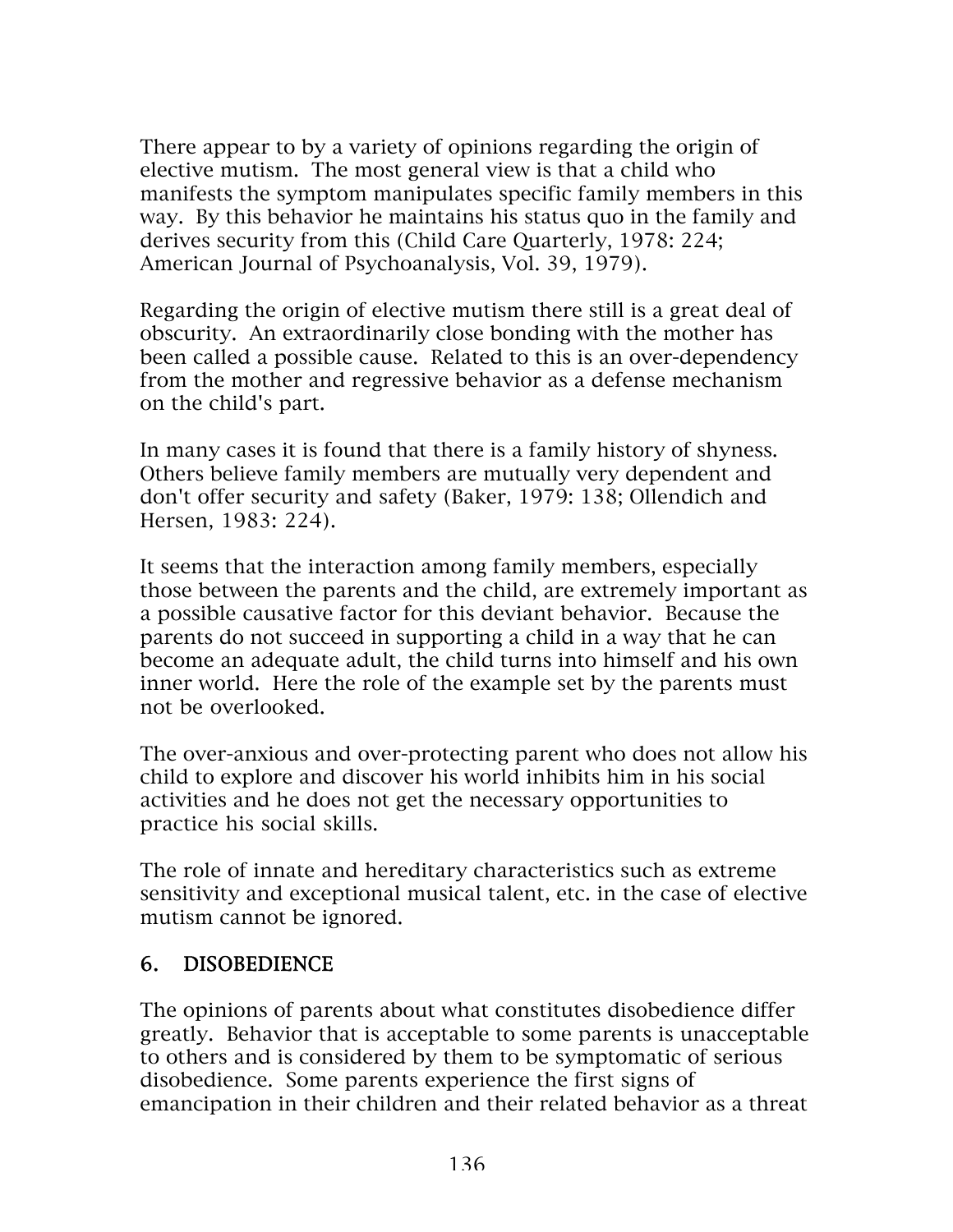to their authority. Generally a compromise is possible between what the parents expect and what the child thinks is acceptable and a harmonious family life is accomplished. If the parents are fair (just) the children usually follow in these ways of fairness (Baker, 1979: 204). If there has to be a decision about whether a child is disobedient, matters such as possible illness and fatigue should always be considered.

Once again it is emphasized that the example the parents present to their child is of the greatest importance. If the parents manifest poor manners he cannot expect that his child will behave with good manners. If the words "thank you" and "please" are not part of a parent's vocabulary he cannot expect that his child is going to use these words often (if ever).

The authority relationship between parent and child has many facets. This relationship has to be built by both parties; i.e., both parent and child have an important role in this relationship. A parent cannot always remain an autocrat and dominate a child by means of a one-sided relationship and take away his entire responsibility for his actions. Understandably a child will revolt against such an autocratic way of educating. Still less can a parent give a child all responsibility for his actions. Such a defect in security only can lead a child to total confusion and a lack of discipline. It is a parent's task to bring his child to an acceptance of responsibility for his actions by means of sympathetic, authoritative guidance. No more responsibility and initiative should be expected of a child than what he can assume in accordance with his level of becoming. Yet a child needs to be continually assured of his parents' understanding and guidance. He has to acquire his security from the knowledge that his parents will not allow him to exceed the limits of proper behavior.

### 7. JUVENILE DELINQUENCY

The term "juvenile delinquent" legally refers to juveniles (usually under the age of 18) who have committed an act that is viewed as illegal if an adult would have carried it out. Many children labeled as juvenile delinquent are still not found guilty of violating the law but usually it is clear that if their deviant behavior is not discontinued it is unavoidable that they will come into conflict with the executors of the justice system.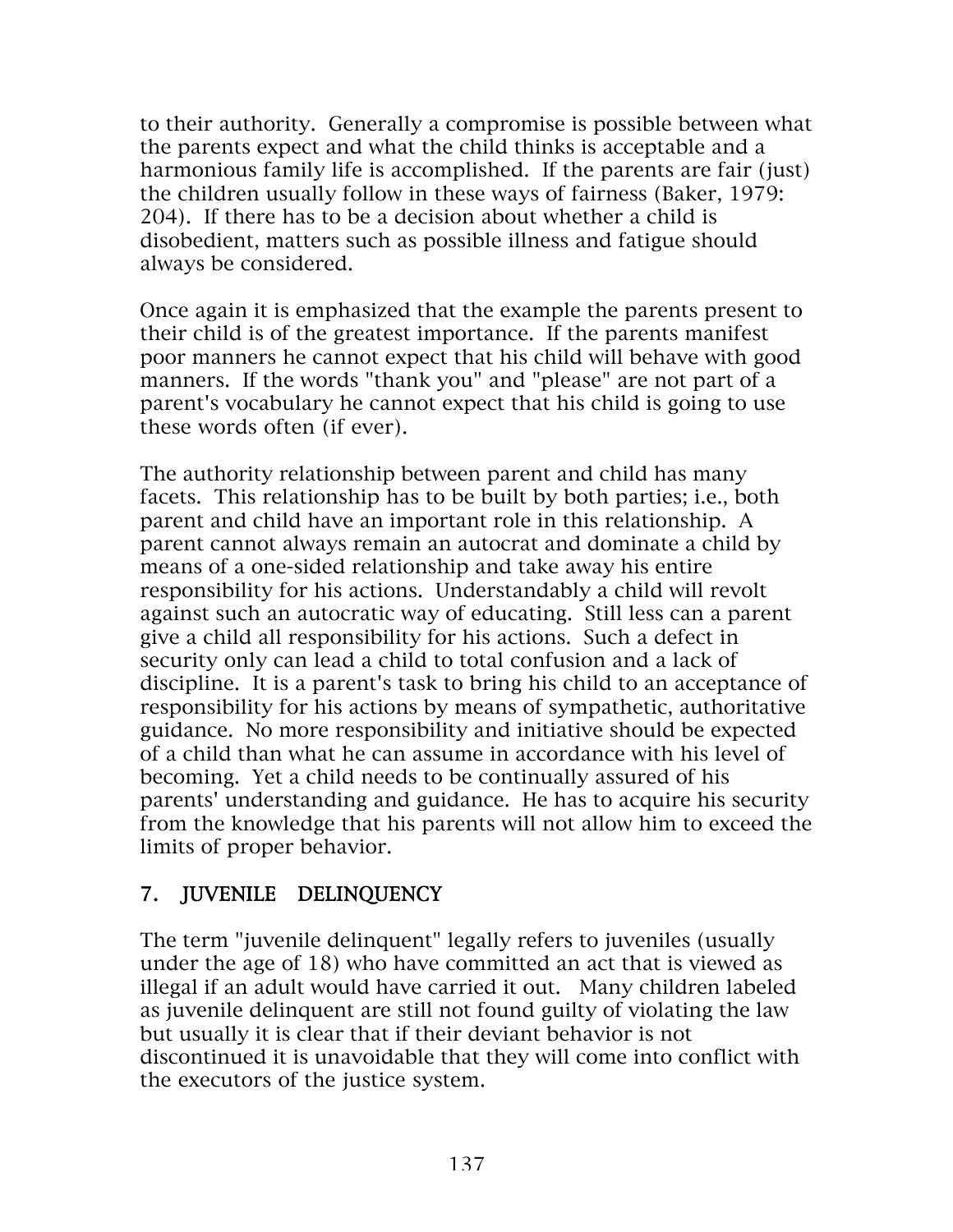Quay and Werry (1979) have distinguished four dimensions of juvenile delinquency, namely:

### \* The socialized subculture of juvenile delinquents

There are no signs of psychopathology to be noticed in these children. They appear to be normal and their delinquent behavior seems to be related to a criminal subgroup with whom they have an alliance. Other matters that apparently play a role in this group are a low socio-economic status of the homes from which the children come, unstable and disorganized home circumstances and parents with psychological and physical problems. It also is found that these children possess relatively weaker language skills (Wicks-Nelson and Israel, 1984: 275; Schwartz and Johnson, 1981: 302; Rutter, 1975).

### \* The non-socialized psychopathic dimension

These children do not appear to be members of a criminal subgroup. Tendencies noted in their behavior include defying authority, verbally aggressive utterances, an inclination proceed to assaulting behavior, an inability to benefit from approval or punishment and a lack of trust in fellow persons.

### \* Neurotic-deviant delinquency

Children who can be assigned to this group in general appear to be very shy, reserved and unhappy. There are indications that their behaviour makes them anxious and worried. These children are more subject to change and ready to accept authority. The chance that they will repeat or continue their delinquent behavior is considerably less than is the case with the other types of juvenile delinquents. The most important problems of these children appears to be psychological and emotional and it appears as if their delinquent behavior is a secondary problem.

### \* The irresponsible and immature dimension

These children easily become frustrated and often are made a scapegoat by other children. They are passive and according to Quay and Werry (1979) they are not readily accepted by delinquent peer groups. It seems that they are not in a position to deal with the demands of their environment.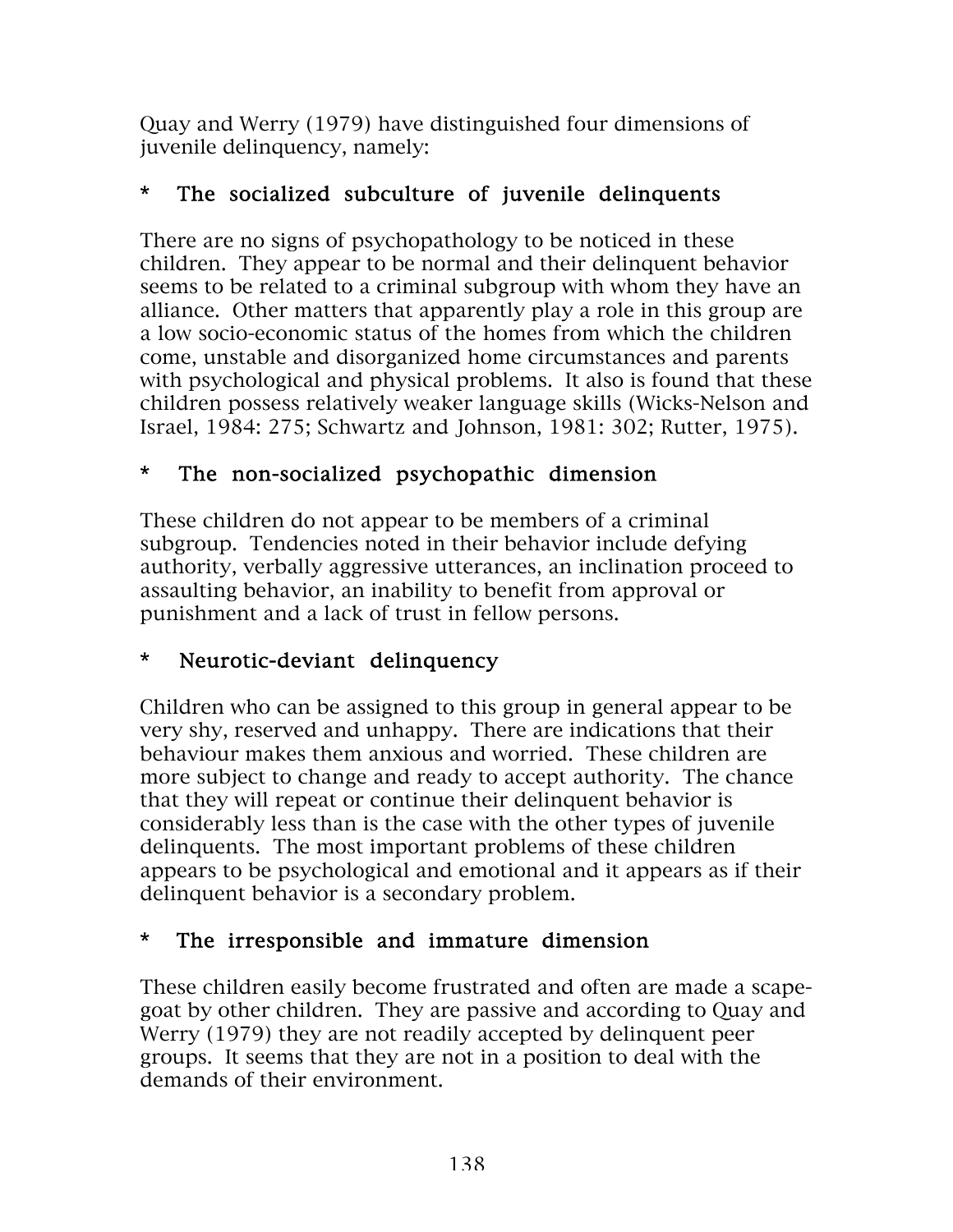Much research already has been done on the causes of juvenile delinquency. Glueck and Glueck (1959) have identified a series of family factors in terms of which delinquent behavior in groups of youths can be predicted relatively accurately. The Glueck Social Prediction Table associates the following factors with potential juvenile delinquency:

too strict and inconsistent parental discipline; inappropriate motherly care; parental indifference or animosity; fatherly unconcern or animosity and a lack of family bonding (poor affective bonding and very minimal shared interests).

Bandura and Walters (Ross, 1980: 132) found that the aggressive delinquent boys they studied came from families where inconsistent ways of educating were maintained, where there is mention of neglect of the boys by the fathers and where the fathers used physical means of punishment.

Sarason and Sarason (1984) found that there is a correlation between the following circumstances and juvenile delinquency:

- \* rejection or a lack of security in the home;
- \* the expectation that adversity will occur;
- \* the exposure to anti-social roles within and outside of the home;
- \* lack of support for achievement at social events and at school;
- \* anti-social pressure from peer groups; and

\* poor physical and economic circumstances in the home and neighborhood.

The patterns of family interaction of boys who steal were analyzed by Reid and Hendricks (Kazdin, 1980: 393). They found that within these families there was a very low incidence of positive reinforcement between parents and child. They also found that the nature of the parent-child interaction had an influence on the type of delinquent behavior manifested by the child.

### 8. UNDERACHIEVEMENT

A prerequisite for adequate learning by a child is affective stability and emotional security. Thus the basis for adequate learning is created within the family.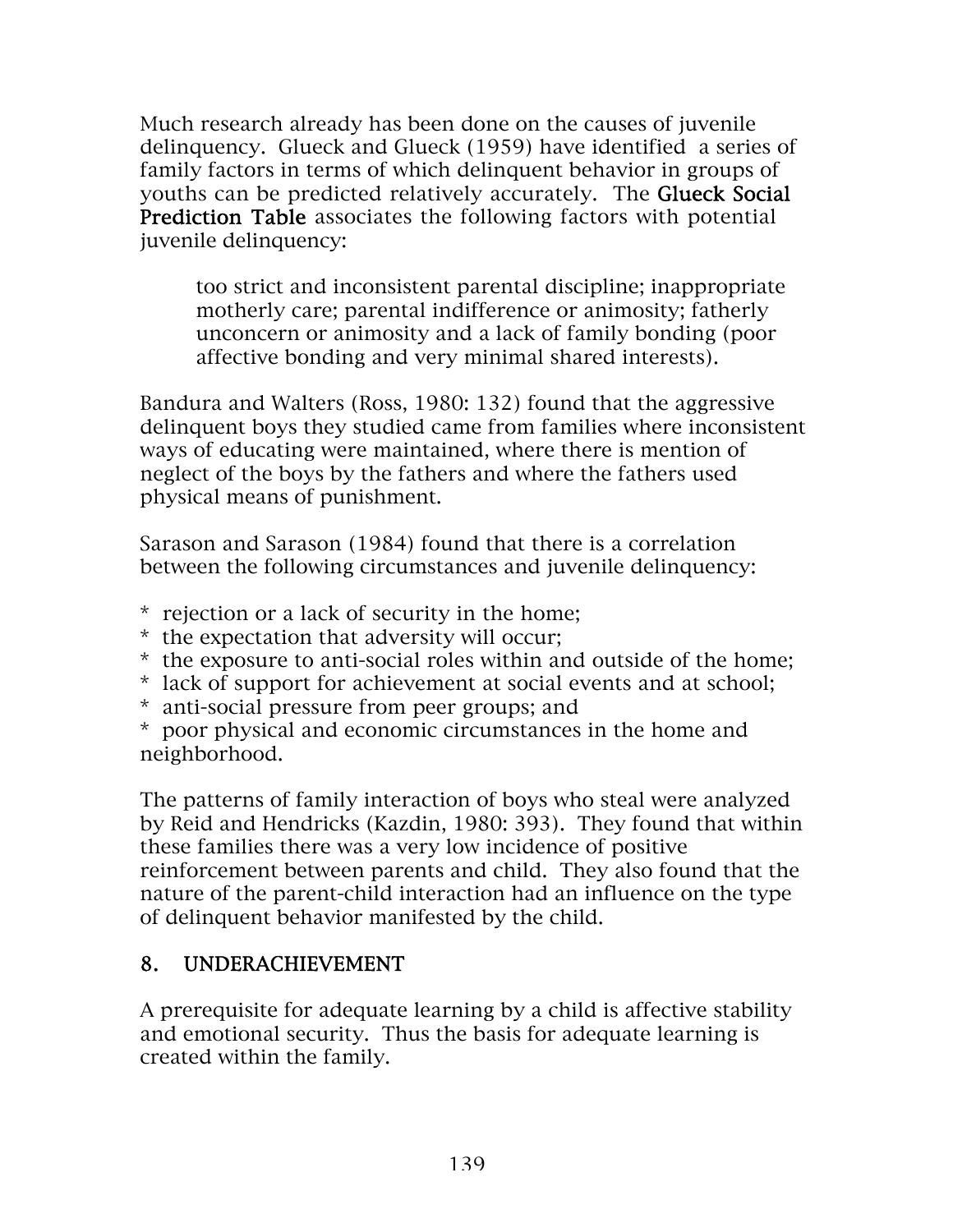Underachievement refers not only to children who fail but to all of those children who do not achieve according to their potentialities. This also includes the highly gifted pupil who does not achieve what can be expected of him as a highly gifted child. The role of the parents as supporters, encouragers and guides to full development and acceptance of responsibility, the role of the teaching by means of teaching and the role of the child as self-actualizer are the constituents for creating a restraining or promoting learning climate. Linking up with this, Pringle and Mia (1975: 79) explain that there is no shortcut to determining the cause of underachievement and also there is no easy solution to the problem. A thorough exploration of the interaction between parents and child and between teacher as well as a child's attributed meanings is necessary. Perhaps a child might have a need for help in reinterpreting the learning activity, the teacher or even the subject matter contents. According to Pringle and Mia (1975: 99), underachievement maintains itself in so far as a poor beginning with the learning event in school leads to chronic underachievement and the continual disappointment of the teacher.

### 9. EATING DISORDERS

### 9.1 Introduction

There are great differences in the eating habits acquired within various cultures. These differences include the age at which a child learns to feed himself, the neatness of his eating habits and the degree of parental strictness in conveying the rules and customs to their child.

The learning of eating habits by small children can be the breeding ground for later problems regarding them, but the interactions formed between parents and child regarding eating habits also can be the beginning of other emotional and behavioral problems such as the handling of authority.

Although it can be expected that problems can arise with the acquisition of eating habits, most problems are of a passing nature. In some cases the nature and duration of the problem is of such a nature that professional intervention is necessary. Some of these problems are discussed briefly.

#### 9.2 Rumination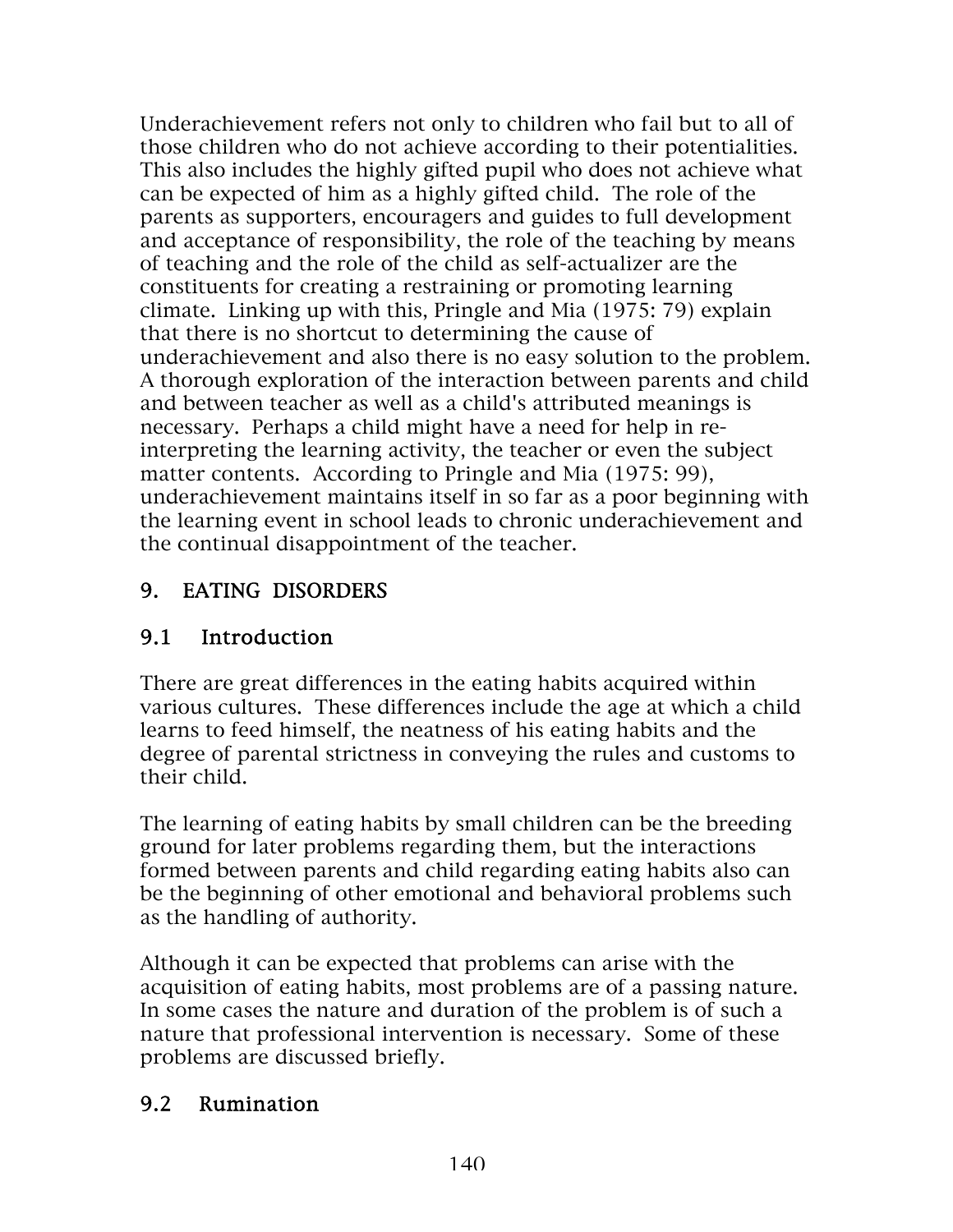Children who ruminate bring food that they already have swallowed back up into their mouth by willful vomiting and chew it again. This is not related to feelings of nausea.

Although various theories about the etiology of this phenomenon are described (Wicks-Nelson and Israel, 1984: 112) still it appears merely to be a method by which a child is involved in selfstimulation and by which he directs the attention of adults to him. In extreme cases this can lead to serious digestive problems and even death. This disturbance mainly is limited to the infant or toddler phase.

It is important that learning eating habits be approached very sympathetically by parents. Parents who continually insist that children who begin to feed themselves might not make a mess or who choose to feed the child themselves to avoid making a "mess" leave their child in the lurch in so far as they do not believe that he can learn neat eating habits himself. The do not understand their infant or toddler as someone who wants to be someone himself. This has the consequence that the child becomes frustrated and rebels against the inhibiting actions of his parents. In protest he uses precisely what for them is problematic, namely, his messy eating habits.

#### 9.3 Pica

Pica is the Latin name for a bird known to be unable to keep itself from eating everything that appears. Thus, this eating disturbance is characterized by the fact that a child eats objects not meant for human consumption. Most babies at one time or another eat dirt, little pebbles and even foliage but very quickly learn to distinguish edible from non-edible objects. The diagnosis of Pica thus usually is made after a child has reached the age of three. Among other things, these children eat dirt, frays from material, splinters of wood, ashes, heads of matches, hair, rubber, soap, paper, feces (excrement), polish and cement. This eating habit can lead to serious dental and digestive problems. Death is not excluded since it easily can happen that the children ingest toxic substances. This seems to be a problem that appears more with lower socioeconomic groups and also often with mentally retarded children (Wicks-Nelson and Israel, 1984: 114; Verville, 1967: 139).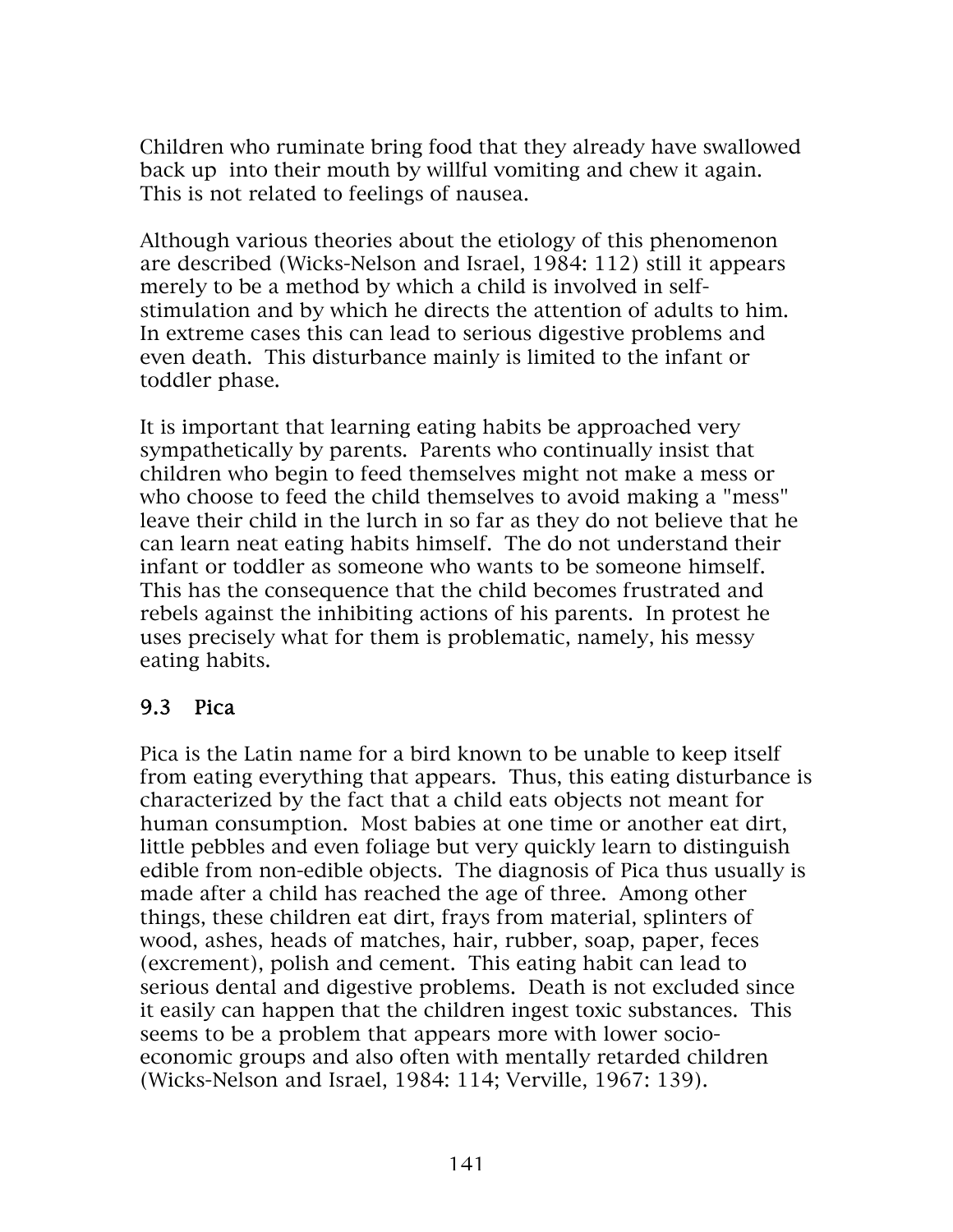Origins of this disturbance seem to be diverse (Wicks-Nelson and Israel, 1984: 115). Initially it was thought that the children experienced a deficiency in their diets but tests indicated none. In very many cases, parental uninvolvement and superstition play a large role.

# 9.4 Obesity

The most general finding of the research on obesity is that it is the result of overeating. The role of genetic factors and illness are very slight and only account for a few cases of obesity.

There are differences of opinion about when a person can be viewed as too fat but it still appears as if 20% to 30% of the population is overweight. However, there is little doubt that fat children in most cases become fat adults (Ross, 1980: 291).

There are many reasons why children are overweight. According to Ross (1980: 290), the following reasons are important: parents who reward their children with food, recollections of experiences of safety and security during earlier styles of feeding (as a baby), the example of overweight parents and obesity as a negative reinforcement to be avoided in competition with the peer group. The immediately enjoyable sensation of eating pushes this latter idea into the background (Wicks-Nelson and Israel, 1984: 118).

These causes express the child's uncertainty and insecurity within the family. Thus it will be necessary to determine the underlying disharmonious moments in order to restore the trust and understanding between parent and child so that he experiences security and safety with his parents.

# 9.5 Bulimia

Bulimia is the phenomenon where a person overeats and then tries to undo the eating session by vomiting and purging. This can be related to periods of serious depression. The person is aware of his eating disturbance as deviant behavior and is very much afraid that he cannot control his eating habits. These children usually are dieting and then use this method to make up for the "damage" if they have deviated from the diet. Many anorexic patients show symptoms of bulimia (Sarason and Sarason, 1984: 406).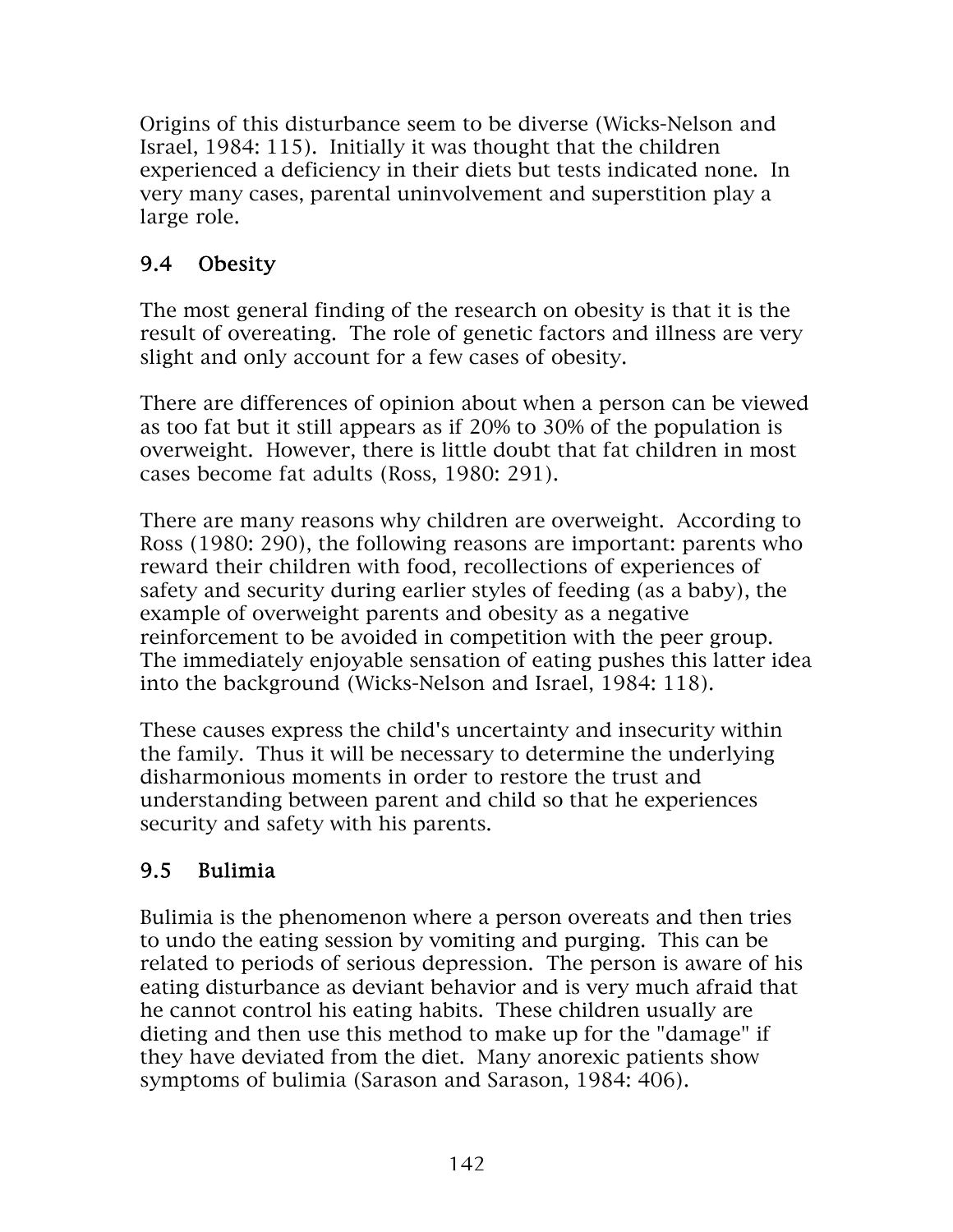#### 9.6 Anorexia nervosa

Anorexia nervosa is an eating disorder that mainly appears in White Westerners. Its appearance in Blacks so far is very slight (Ollendich and Hersen, 1983: 263). The outstanding characteristic of this disturbance is the intense wish to be extremely thin. This aim is realized because the person refuses to eat. It is important to note that this refusal to eat must not be attributable to other causes such as physical ones or a lack of appetite.

The criteria presented in the DSM III (p. 69) for the diagnosis of anorexia nervosa are the following:

\* An intense fear of being overweight. The fear does not decrease corresponding to a loss in weight;

\* A disturbed body image. The person "feels fat" while being very thin;

\* A weight loss equivalent to 25% of original weight or of projected weight from a weight chart;

\* Refusal to maintain a weight that is more than the minimum weight for her age and height according to a weight chart;

\* No physical cause that can account for the weight loss.

Initially the sickness was reported only for girls and young women but now more and more boys are mentioned regarding treatment instances.

It appears that anorexic patients' childhood seemingly progressed without problems. According to parental reports they are good children who achieved well at school. All of the parents were amazed that these "model children" have problems.

The present behaviors of the patients are described as follows: it is difficult to make contact with them, they are aloof and reserved, some show hostility and are secretive and often are sad. The patients usually are restless; they choose to stand if they have to wait; they ride bicycles or jog; and they sleep little. They are preoccupied with food, even dream about it and often show great interest in the food of their family members. They often are inclined to perfectionism and work hard in academic areas; it keeps their thoughts away from food (See Ollendich and Hersen, 1983: 265; Wicks-Nelson and Israel, 1984: 121; Sarason and Sarason, 1984: 403).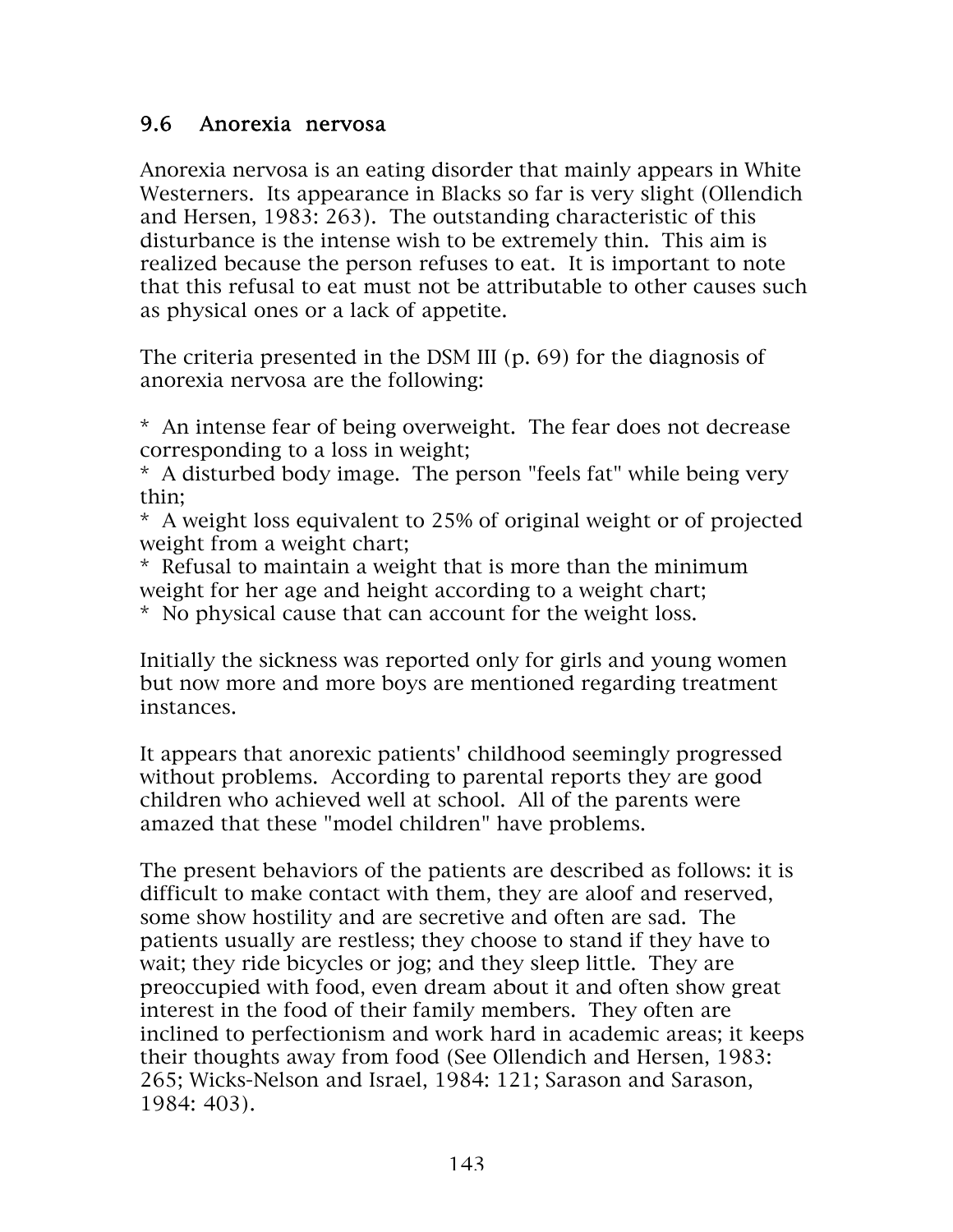Relationship problems and the related disharmonious dynamics of educating in the home seem to be the most general occasion for this problem. Researchers have found that in the families of anorexic patients there are relationship problems between the parents and child as well as tension in the parents' marriage. The program of treatment includes, besides a physician, pedotherapy, and psychotherapy for various members of the family along with family therapy (See Schwartz and Johnson, 1981; Ollendich and Hersen, 1983).

#### 10. ENURESIS

There can only be mention of enuresis after a child has reached an age where it can be expected of him that he practice sufficient control of his bladder. According to the DSM III (p. 80) criterion this is when a child is five years old. In addition, by a 5 to 6 year old this has to occur at least two times a month and with older children at least once per month and this must not be the result of a physical problem.

Although other authors speak of enuresis in younger children (See Ollendich and Hersen, 1983: 202; Ross, 1984: 296) they present as a criterion for functional enuresis that the child had to have been dry for at least 6 months. In the case of older children who never have had a period of bladder control are referred to as having chronic enuresis or as developmentally backward. The disturbance arises more often in boys than in girls.

The causes given for enuresis in the literature include the following (Coleman et al., 1980: 510; Ollendich and Hersen, 1983: 202; Wicks-Nelson and Israel, 1984: 126): emotional problems that lead to anxiety and tension in a child, relationship problems within the family that also lead to anxiety and tension in a child and the disposition of the educators regarding enuresis. In many cases there is a family history of enuresis without genetic factors having been found. It seems that the educators do not attribute lots of importance to the "problem" and believe it will correct itself. The most recent explanation for the problem centers on the methods used to teach toilet habits to the child as well as developmental factors (Wicks-Nelson and Israel, 1984: 129).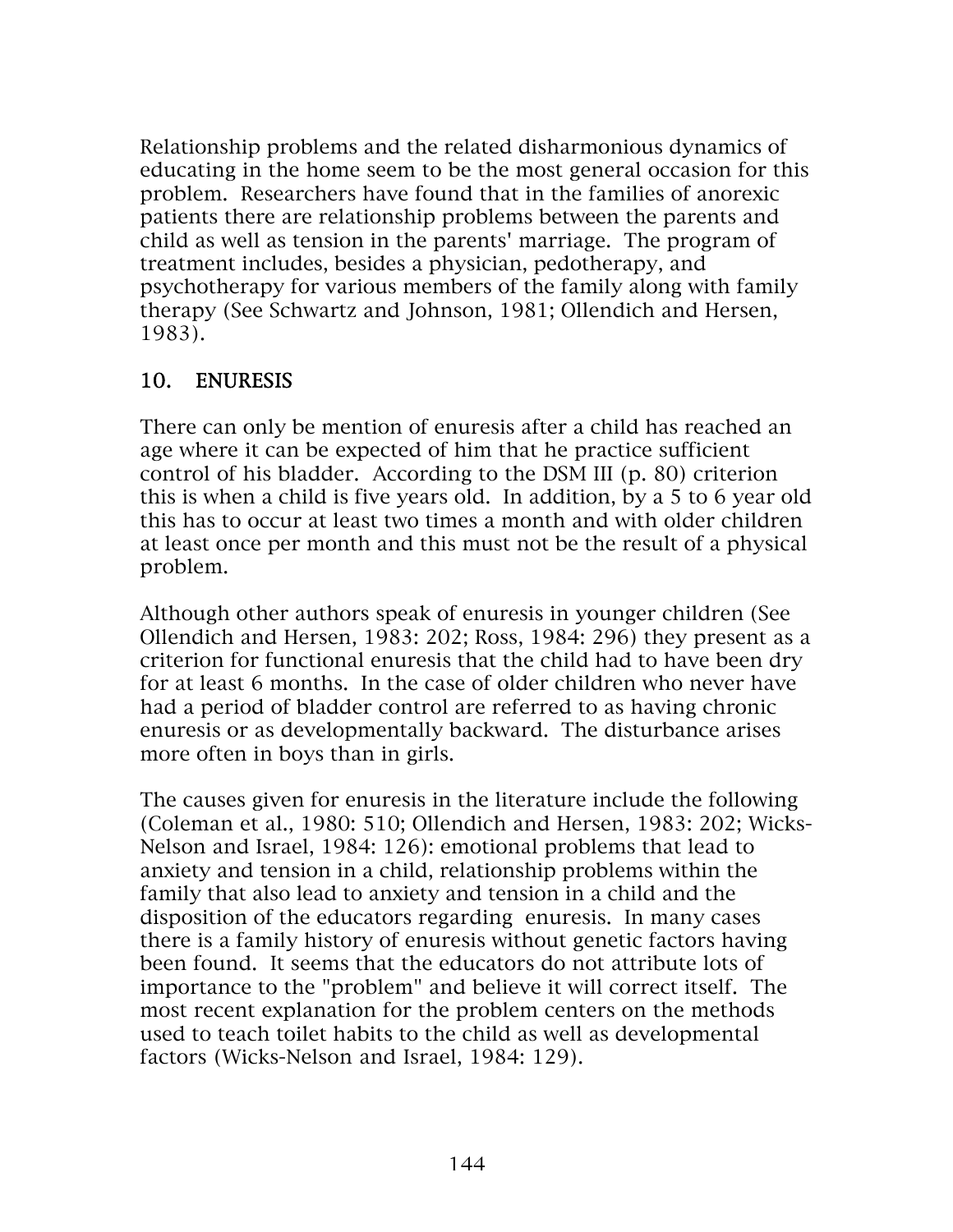The specification of causative factors implies a thorough analysis of the disharmonious dynamics of educating in which this child has participated. The dysfunctional parental actions that lay the foundation for a child interpreting his educative situation as full of tension and anxiety producing have to be determined.

### 11. ENCOPRESIS

According to the DSM III (p. 81) there is mention of primary encopresis if a child was not clean for at least one year before the age of 4 years and of secondary encopresis if the child was clean at least for one year before his fourth year. The criteria for the diagnosis of encopresis are:

- \* frequent incidents where defecation occurs in an inappropriate place according to the community;
- \* at least one such incident after the age of 4;
- \* it must not have a physical cause.

Some authors believe encopresis can be diagnosed from the age of 2 or 3 years (See Coleman et al., 1980: 510; Wicks-Nelson and Israel, 1984: 132). As in the case with enuresis, encopresis is seen in boys more than in girls.

The reasons for encopresis often are sought in developmental disturbances or deficiencies in physical development. The faulty learning of toilet habits also must not be ignored as a possible cause of the problem. However, it appears that the relationships and interactions within the family are very important causative factors and thus the disharmonious dynamics of educating have to be gone into very thoroughly.

# 12. NAIL BITING AND THUMB SUCKING

The psychoanalytic theory that thumb sucking occurs because a child has not gotten enough oral stimulation from sucking is contradicted by research (Johnson and Medinnus, 1969: 252).

Many psychologists accept that thumb sucking and nail biting are symptoms of uncertainty and that a child manifests these symptoms in situations that for him provoke anxiety or that he experiences as hostile. The symptoms are used as a way to ease tension (Johnson and Kress, 1967: 252; Coleman et al., 1980: 511).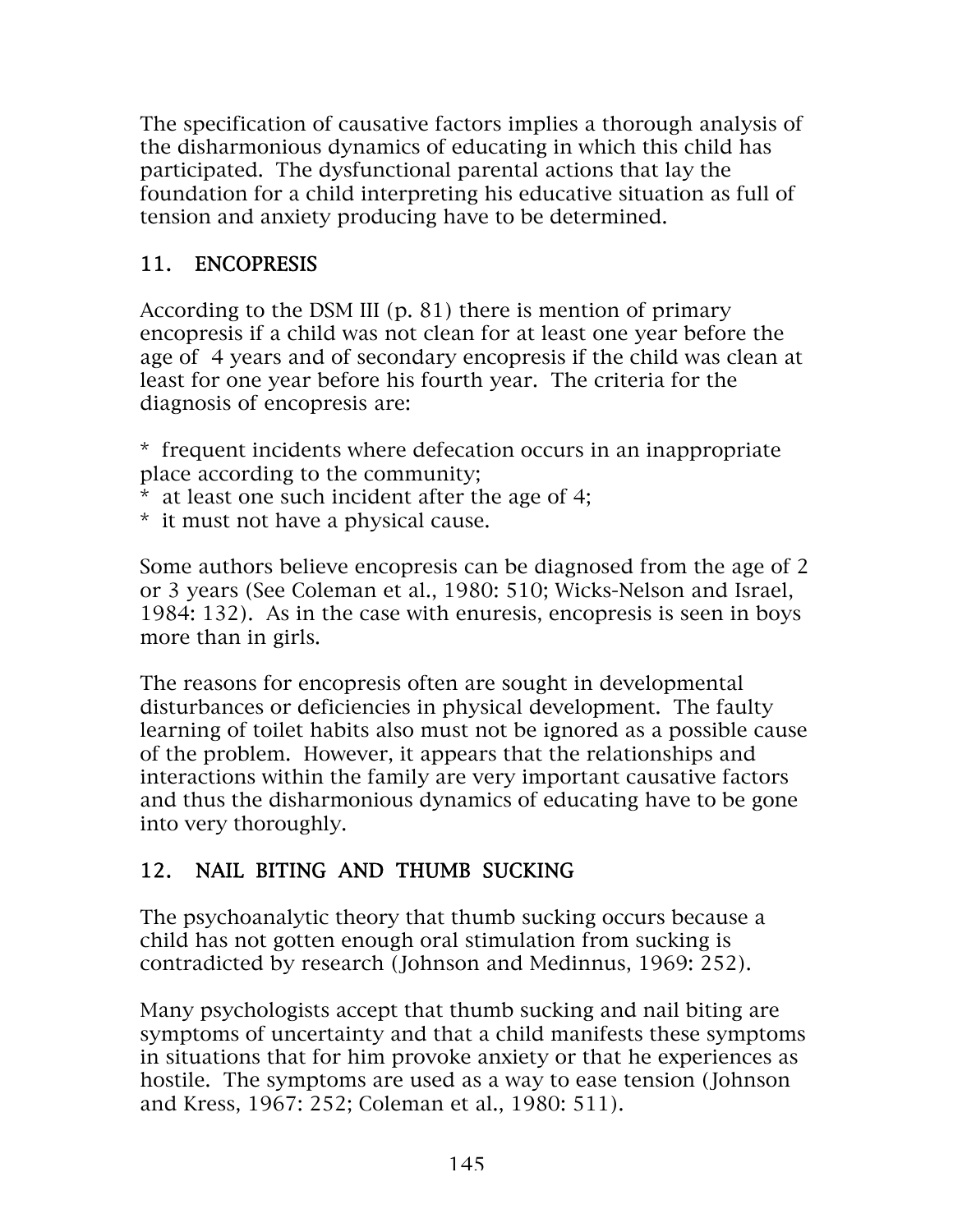In order to remove the symptom a child has to be helped to experience himself as more certain and as more adequate. Thus, once again a thorough analysis is needed of the ways the essentials of educating are actualized and the dysfunctional activities have to be specified.

#### 13. REFERENCES

Baker, P. (1979). Basic child psychiatry. Third Edition. New York: Granada. Berg, I. A. and Pennington, L. A. (Eds.) (1966). An introduction to clinical psychology. Third Edition. New York: Roland.

Bowlby, J. (1973). Separation: Anxiety and anger. New York: Basic Books. Coleman, J. C., Butcher, J. N., and Carsow, R. C. (1980). Abnormal psychology and modern life. Sixth Edition. Glenview: Scott, Foresman.

Cullinan, D., Epstein, M. H. and Lloyd, J. W. (1983). Behavior disorders of children and adolescents. Englewood Cliffs: Prentice-Hall.

Cytryn, L. and McKnew, D. H. (1972). Proposed classification of childhood depression. American Journal of Psychiatry, Vol. 129, pp. 63-68.

Despert, J. L. (1965). The emotionally disturbed child--then and now. New York: Robert Brunner.

Glaser, K. (1967). Masked depression in children and adolescents. American Journal of Psychotherapy, Vol. 21, pp. 565-574.

Glueck, S. and Glueck, E. (1959). Predicting delinquency and crime. Cambridge: Harvard University Press.

Johnson, M. S. and Kress, R. A. (1965). Informal reading inventories. Newark: International Reading Association.

Johnson, R. C. and Medinnus, G. R. (1969). Child psychology: Behavior and development. New York: John Wiley.

Kawi, A. A. and Pasamanick, B. (1959). Prenatal and paranatal factors in the development of childhood reading disorders. Monographs of the Society for Research in Child Development, Vol. 24, No. 4.

Kazdin, A. E., Bellack, A. and Michel, H. (1980). New perspectives in abnormal psychology. New York: Oxford University Press.

Kennedy, W. A. (1965). School phobia: Rapid treatment of fifty cases. Journal of Abnormal Psychology, Vol. 70, pp. 285- 289.

Meyer, R. G. and Salmon, P. (1984). **Abnormal psychology**. Boston: Allyn and Bacon. Ollendich, T. H. and Hersen, M. (Eds.) (1983). Handbook of child

psychopathology. New York: Plenum Press.

Pringle, C. and Mia, C. (1975). The needs of children. Johannesburg: Hutchinson. Quay, H. C. and Werry, J. S. (Eds.) (1979). Psychopathological disorders of childhood. Second Edition. New York: John Wiley.

Ross, A. O. (1980). Psychological disorders of children. Second Edition. Kagakusha: McGraw-Hill.

Rutter, M. (1975). Helping troubled children. New York: Plenum.

Sarafino, E. P. and Armstrong, J. W. (1980). Child and adolescent development. Glenview: Scott, Foresman.

Sarason., I. G. and Sarason, B. R. (1984). Abnormal psychology. Englewood Cliffs: Prentice-Hall.

Schwartz, S. and Johnson, J. H. (1981). Psychopathology of childhood. New York: Pergamon Press.